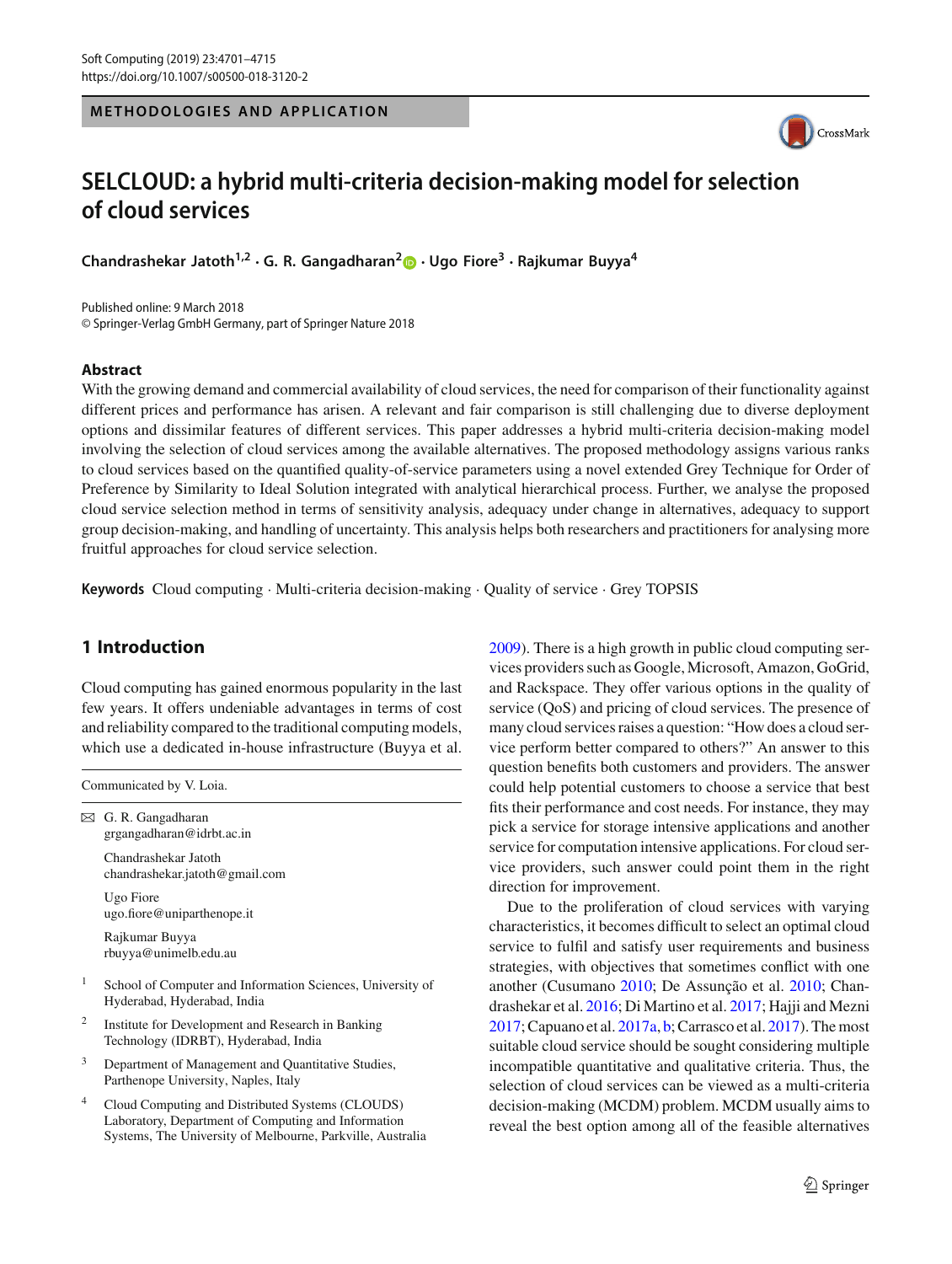in the presence of multiple adverse decision criteria. The aim of MCDM here is to evaluate and rank the alternatives on the QoS and cost parameters.

As there is a growth of popularity in cloud computing, it has been applied in scientific computing and web services selection based on attributes including security, assurance, accountability, performance, and cost. Analytic hierarchy process (AHP) is a MCDM approach in which factors are arranged in a hierarchic structure (Saat[y](#page-13-9) [2001](#page-13-9)). Tran et al[.](#page-14-0) [\(2009](#page-14-0)) developed an AHP-based ranking algorithm for web service selection, considering different QoS attributes of web services using a QoS ontology for obtaining various QoS information and constraints (tendency, mandatory, weighting, relationship, grouping, etc.) of web services. Garg et al[.](#page-13-10) [\(2013](#page-13-10)) proposed a Service Measurement Index (SMI) for comparing and ranking cloud services using SMI criteria. The proposed framework computed all the QoS attributes in SMI and used AHP method to rank the cloud services. Godse and Muli[k](#page-13-11) [\(2009](#page-13-11)) proposed a method to rank various business functionalities of SaaS services using AHP, considering functionality, architecture, usability, vendor reputation, and cost.

Although AHP is an efficient approach for making decisions, it does not consider the uncertainty of decision in determining pairwise comparison. In this context, fuzzy AHP is introduced to overcome this difficulty, allowing decision makers to use fuzzy ranking in place of exact ranking (Enea and Piazz[a](#page-13-12) [2004](#page-13-12)). Shivakumar et al[.](#page-14-1) [\(2013](#page-14-1)) adopted a fuzzy multi-attribute decision-making method for ranking cloud service. In their proposed method, QoS parameters are considered as fuzzy sets and used fuzzy 'and' operator to model the final decision as the intersection of the underlying fuzzy sets. Pernici and Siada[t](#page-13-13) [\(2011](#page-13-13)) presented a novel approach using hierarchical fuzzy inference systems for selecting adaptation strategies in service-oriented systems. Bedi et al[.](#page-13-14) [\(2012\)](#page-13-14) proposed a model for cloud service selection based on a cooperative model of society and handling uncertainty through fuzzy inference system. But, in fuzzy AHP, the decision maker has to give membership value of alternatives which might be within an interval. However, it is often difficult for the expert to precisely quantify her selected number within the interval [0, 1].

Li et al[.](#page-13-15) [\(2010](#page-13-15)) developed a framework, namely Cloud-Cmp, that compared various cloud services. CloudCmp measures various services offered by a cloud along metrics that directly reflect their impact on the performance of customer applications. Esposito et al[.](#page-13-16) [\(2016\)](#page-13-16) proposed a novel approach, in which they applied the fuzzy set theory to set the preferences of the users and Dempster–Shafer theory and game theoretic method to select the services. Zheng et al[.](#page-14-2) [\(2013](#page-14-2)) presented a QoS ranking prediction framework to select cloud service by taking benefits of the past cloud service usage experiences of the user[.](#page-13-17) Jatoth et al.  $(2017)$ discussed a modified versions of data envelopment analysis and super-efficiency data envelopment analysis for assessing cloud services and their efficiencies and ranking based on user preferences.

The Technique for Order of Preference by Similarity to Ideal Solution (TOPSIS) Hwang and Yoo[n](#page-13-18) [\(1981](#page-13-18)) is an MCDM method used to determine the best alternative, which is defined as the one having the shortest distance from the PIA (positive ideal alternative) and the longest distance from the NIA (negative ideal alternative). TOPSIS method provides greater agility and simplicity than other MCDM models. Further, there is no limitation for the number of alternatives and criteria in TOPSIS. Fuzzy TOPSIS and Grey TOPSIS are the combinations of fuzzy set theory and grey theory to TOP-SIS, respectively, used to choose the best alternative in a fuzzy environment. In fuzzy TOPSIS method, there is no concept of rank reversal that helps in updating new ranks when the non-optimal service is entered into the system Lima et al[.](#page-13-19) [\(2014\)](#page-13-19). A fuzzy TOPSIS method proposed for selecting web services when a group of users has different opinions during evaluation (Lo et al[.](#page-13-20) [2010](#page-13-20)). Kabir and Hasi[n](#page-13-21) [\(2012\)](#page-13-21) evaluated the major factors for quality of web service from the viewpoint of users and developed a systematic multiple attribute evaluation model using TOPSIS and fuzzy TOP-SIS. Saripalli and Pingal[i](#page-14-3) [\(2011\)](#page-14-3) described a fuzzy TOPSIS method for selecting cloud services. They used the wideband Delphi method for evaluating the weights of criteria and a simple additive weight method for ranking the cloud services. Some other researchers are proposed a hybrid MCDM models (Kumar et al[.](#page-13-22) [2017;](#page-13-22) Sun et al[.](#page-14-4) [2016](#page-14-4); Liu et al[.](#page-13-23) [2016\)](#page-13-23) for selecting appropriate cloud services. Although fuzzy TOP-SIS used to solve uncertainty problems with imprecise data, it cannot handle discrete data and incomplete information. To overcome this problem, grey theory is an effective approach utilized to solve uncertainty problems with discrete data and incomplete information. Further, grey approach considers the condition of the fuzziness, i.e. it deals flexibly with the fuzziness situation. Some researchers utilized grey approach in various domains such as information technology selection (Oztays[i](#page-13-24) [2014\)](#page-13-24), subcontract selection (Lin et al[.](#page-13-25) [2008](#page-13-25)), balanced score card (Sadeghi et al[.](#page-13-26) [2013](#page-13-26)), and ERP vendor selection (Khan and Faisa[l](#page-13-27) [2015](#page-13-27)).

Despite several researchers illustrating the use of AHP, TOPSIS, fuzzy TOPSIS, and Grey TOPSIS in several web/cloud services related applications, to the best of our knowledge, there is a lack of hybrid multi-criteria decisionmaking model (combination of AHP and Grey TOPSIS) for cloud service selection. The main objective of this paper is to employ a variant of Grey TOPSIS for several real-world cloud services. In this proposed model, AHP method is utilized to assess the weight of each criteria, Grey TOPSIS is used to assess and ranking the cloud services. In order to evaluate cloud services, we analyse the QoS parameters that can be found from cloud service providers and benchmarking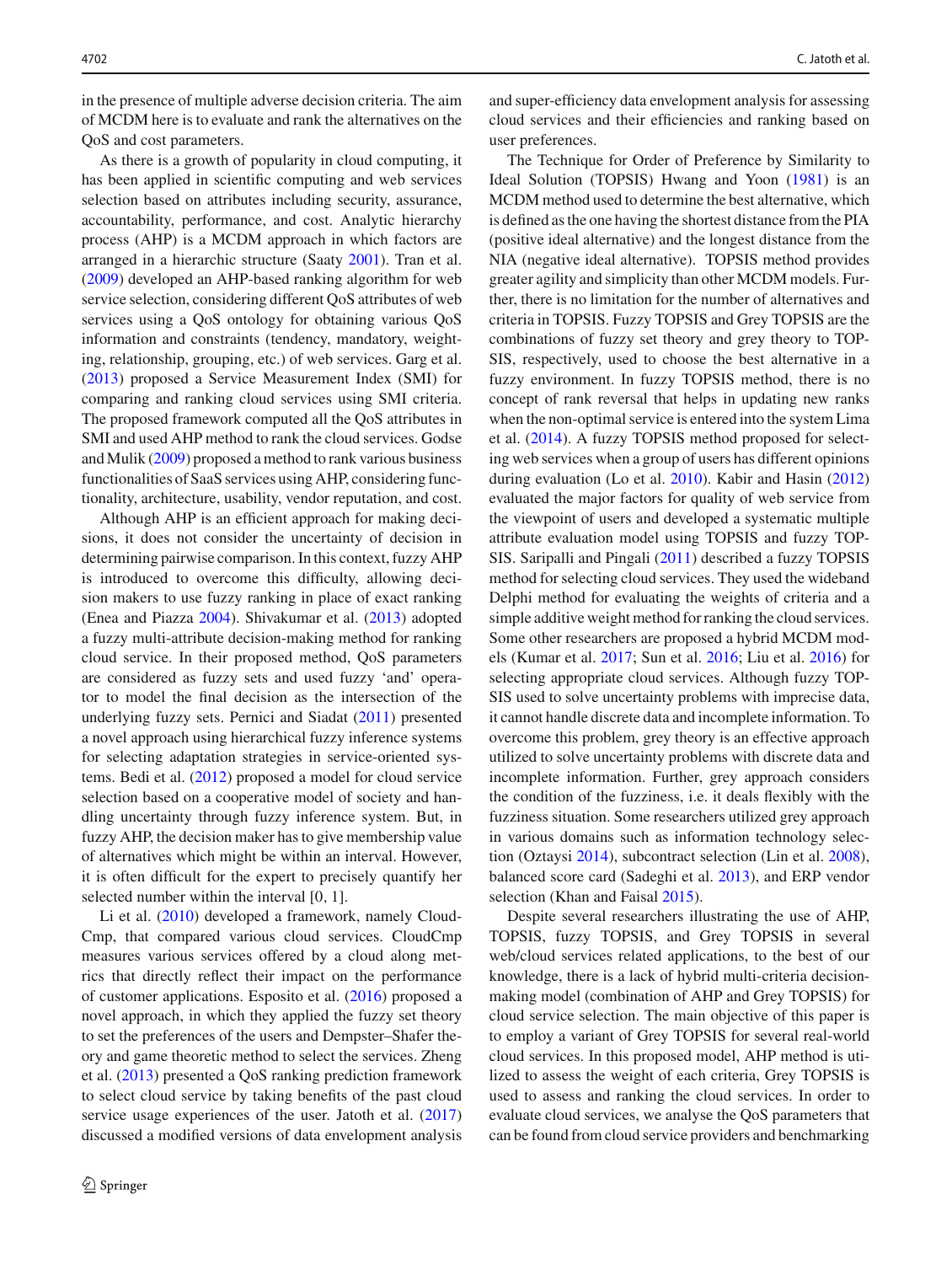providers. The proliferation of cloud services with varying functionalities and QoS characteristics could cause causes uncertainty in selecting a cloud service by a user. Further, the missing information about certain QoS parameters may cause uncertainties in selecting cloud services. Our proposal of TOPSIS with grey theory resolves these uncertainties in the selection process of cloud services.

The salient contributions of this paper are summarized as follows:

- A hybrid multi-criteria decision-making framework (extended Grey TOPSIS using AHP) has been proposed for ranking the cloud services based on their QoS parameters.
- A comprehensive comparison of sensitivity analysis, adequacy under change in alternative, adequacy to support group decision- making, and handling of uncertainty of the proposed three methods, to ascertain preferable cloud services.

This paper aims to provide a systematic method for selecting the best cloud service among the available services for a service consumer. To the best of our knowledge, this is the first research study to select and compare cloud services using extended versions of Grey TOPSIS. The sensitivity analysis applied to these three methods evaluates that the proposed extended versions of Grey TOPSIS provide a robust result. In our study, AHP is integrated with Grey TOPSIS in order to produce a more effective performance decision-making approaches overcoming the uncertainty in data and ambiguity in decision-making.

The remainder of this paper is organized as follows. A motivating scenario describing the complexities of selection of cloud services is described in Sect. [2.](#page-2-0) In Sect. [3,](#page-3-0) we outline the concepts of grey theory, Grey TOPSIS, and AHP. The proposed framework is presented [4.](#page-4-0) The multi-criteria decision-making algorithm for cloud service selection using extended versions of Grey TOPSIS is presented in Sect. [5.](#page-7-0) A case illustration of our proposed algorithm for cloud service selection is presented in Sect. [6.](#page-8-0) An analysis of the extended Grey TOPSIS considering sensitivity, effectiveness, adequacy, and uncertainty handling is illustrated in Sect. [7](#page-9-0) followed by concluding remarks in Sect. [8.](#page-12-0)

## <span id="page-2-0"></span>**2 Motivating scenario**

Suppose that an imaginary large-sized organization, XYZ, is planning to implement flexible and innovative customercentric services to improve its efficiency and attract customers. The institution offers various services to customers besides core services, e.g. payment services and customer relationship services like Messaging services, and the like. In order to provide these services with high efficiency and low maintenance cost, XYZ plans to use cloud services, considering the following reasons:

- Cost reduction: The maintenance cost of dedicated hardware, software, and related manpower in XYZ will be highly reduced by using cloud services.
- Improvement in flexibility and scalability: cloud services enable XYZ to respond faster to changing market conditions by dynamically scaling up and down on demand.
- Increased openness to innovation: Testing and integrating new technologies and applications is much easier in cloud.
- Better customer relationships: Cloud combined with big data analytics enables XYZ to better identify trends in customer needs and make its services more tailored.

For implementing its services, XYZ looks for an infrastructure-as-a-service (IaaS) cloud service provider. In today's market, there are many IaaS providers such as Amazon, HP,Microsoft, and Rackspace. Each IaaS provider offers several services varying in QoS attributes with possibly different numbers of virtual cores and memory size. In order to select a service among the available ones, XYZ considers the typically comparable QoS attributes of the services and analyses them.

XYZ considers five QoS parameters: price, processing performance, I/O operational consistency, disc storage performance, and memory performance (See Table [1](#page-3-1) for the definitions of these QoS parameters). Table [2](#page-3-2) lists sample values of these parameters for four available services  $(A_1, A_2, A_3, A_4)$ .

Now, XYZ has to choose one service from the available services. This selection is done by comparing all QoS attributes and analysing the performance of each service. The service having the best performance score will be selected.

In general, any institution will tend to select a cloud service that has faster computing and memory operations and has less maintenance cost. The selection process of a service provider will depend on the specific requirements of the institution, which may assign different priorities to the various parameters. If a weight is assigned to each QoS attribute, XYZ can express and change its preferences by manipulating the weights. For example, let us consider three cases in which XYZ changes its priorities (or weights). In case 1, XYZ gives higher priority to processing performance than to the other attributes by assigning weights such as processing performance, 0.4; I/O operational consistency, 0.1; memory performance, 0.2; cost, 0.3; and disc storage performance, 0.1. In this case, the service with high processing performance, i.e.  $A_3$ , is selected. In case 2, XYZ prefers a service with low cost and changes the weights accordingly: processing performance, 0.1; I/O operational consistency, 0.1; memory performance, 0.1; cost, 0.6; and disc storage perfor-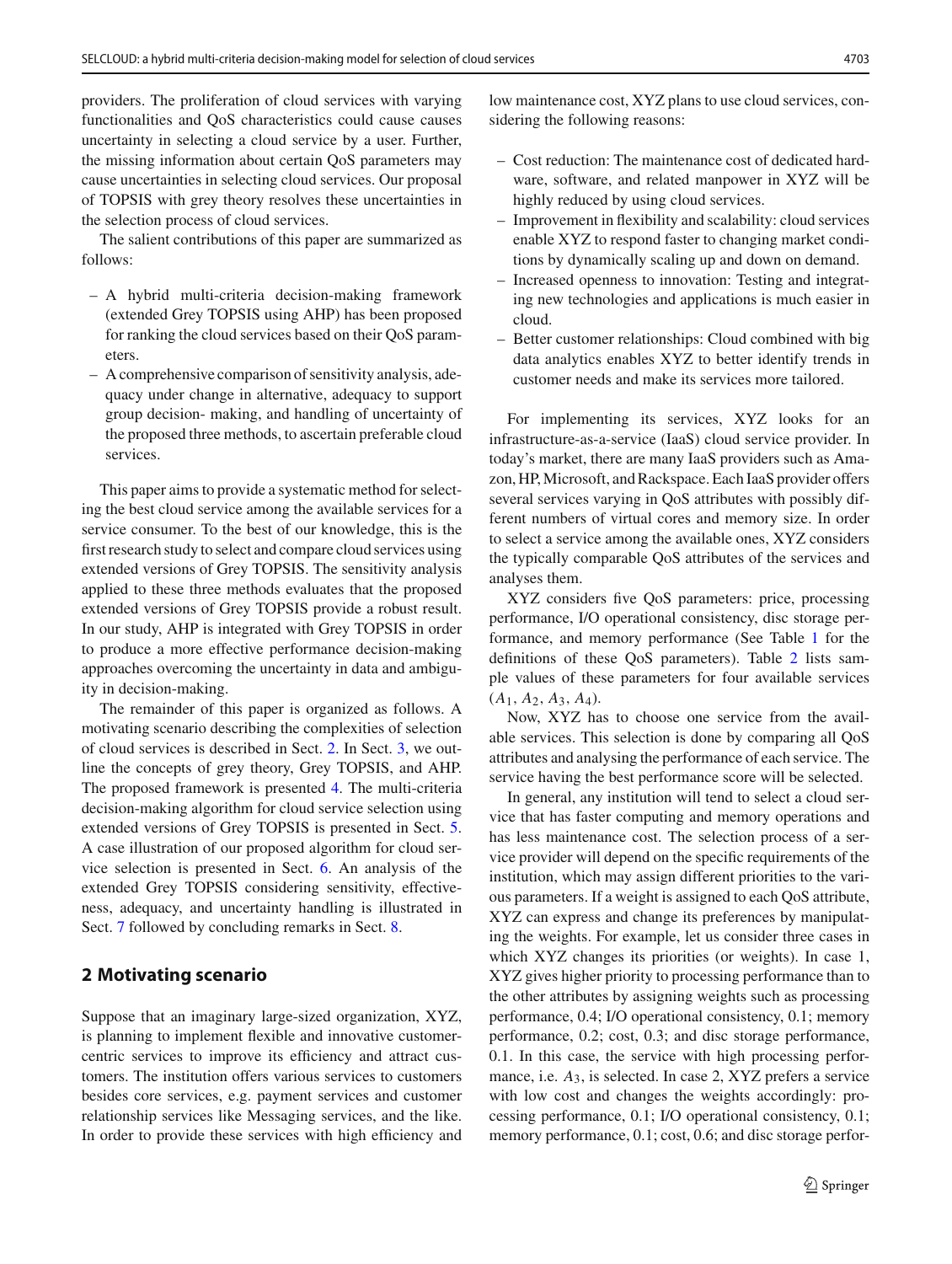<span id="page-3-1"></span>**Table 1** List of QoS parameters and their description

| S. no | QoS attributes              | Description                                                                                                                                                           |
|-------|-----------------------------|-----------------------------------------------------------------------------------------------------------------------------------------------------------------------|
| 1     | Price per hour              | The cost of a virtual<br>machine per hour                                                                                                                             |
|       | Processsing Performance     | The number of jobs that a<br>computer can execute in a<br>given time interval (the<br>processing and<br>orchestration of all<br>applications as integer and<br>FLOPS) |
| 3     | I/O operational consistency | The average time required<br>for disc I/O operations to<br>remain consistent<br>(measured in I/O<br>operations/s)                                                     |
| 4     | Disc storage performance    | The number of operations<br>performed on a disc in a<br>certain amount of time<br>(measured in I/O<br>operations/s)                                                   |
| 5     | Memory performance          | The relationship between<br>speed and latency                                                                                                                         |

mance, 0.1. In this case, the high priority is cost, and the cloud service with low cost is selected, i.e. cloud service *A*1. In case 3, XYZ prefers efficient disc storage operations. It assigns the weights as processing performance, 0.1; disc storage performance, 0.5; I/O operational consistency, 0.3; price, 0.1; and memory performance, 0.1, giving more importance to high disc storage performance. In this case, *A*<sup>1</sup> is selected. This type of selection process can be complicated as these changes can result in large variations given a set of cloud services with varying QoS parameters. Hence in order to overcome such problems, our proposed methods are considered for selecting a cloud service to fulfil the requirements of the XYZ organization.

## <span id="page-3-0"></span>**3 Preliminaries**

This section presents the essential ideas of grey theory, Grey Technique for Order of Preference by Similarity to

**Table 2** The sample QoS parameter values for XYZ organization

Ideal Solution (TOPSIS), and Analytical Hierarchical Process (AHP).

#### **3.1 Grey theory**

Grey theory was proposed by Den[g](#page-13-28) [\(1982,](#page-13-28) [1988](#page-13-29)) to cope with uncertainty in problems with small samples and incomplete information. Its emphasis is on constructing models starting from small amounts of observed data. A grey number is an indeterminate number that takes value within an interval. It is denoted as  $\otimes x \in [x, \overline{x}]$ , where *x* is a lower limit real number, and  $\bar{x}$  is an upper limit real number for the grey number  $\otimes x$ . If both its limits are unknown, the number is called a black number (nothing is known). If both upper and lower limits are equal, then it is called a white number (complete information is available).

The basic operations for the grey numbers  $\otimes x \in [\underline{x}, \overline{x}]$ and  $\otimes y \in [y, \overline{y}]$  are defined in (Wang and W[u](#page-14-5) [1998](#page-14-5)):

$$
(\oplus x + \oplus y) \in [\underline{x} + \underline{y}, \overline{x} + \overline{y}]
$$
  
\n
$$
(- \oplus x) \in [-\overline{x}, -\underline{x}]
$$
  
\n
$$
(\oplus x \times \oplus y) \in [\min{\underline{xy}, \underline{x}\overline{y}, \overline{x}\underline{y}, \overline{x}\overline{y}}], \max{\underline{xy}, \underline{x}\overline{y}, \overline{x}\underline{y}, \overline{x}\overline{y}}]
$$
  
\n
$$
(1/\oplus x) \in [1/\overline{x}, 1/\underline{x}]
$$
  
\n(1)

The multiplication of a grey number by a scalar is done in accordance with

$$
(h \oplus x) \in [h \underline{x}, h \overline{x}] \tag{2}
$$

where *h* is a positive real number.

#### **3.2 Grey TOPSIS**

Grey TOPSIS is a combination of grey theory and TOPSIS method. The procedural steps of Grey TOPSIS for calculating the criteria weights are demonstrated as follows (Li et al[.](#page-13-30) [2007](#page-13-30); Lin et al[.](#page-13-25) [2008](#page-13-25)):

<span id="page-3-3"></span>**Step 1:** Determine the grey decision matrix D.

<span id="page-3-2"></span>

| Service        | Virtual core | Price (dollar/h) | Processing<br>performance<br>(FLOPS) | I/O<br>operational<br>consistency<br>(operations/s) | Disc performance<br>(operations/s) | Memory<br>per-<br>formance<br>(operations/s) |
|----------------|--------------|------------------|--------------------------------------|-----------------------------------------------------|------------------------------------|----------------------------------------------|
| A <sub>1</sub> |              | 55               | 75                                   | 80                                                  | 90                                 | 85                                           |
| A <sub>2</sub> | 4            | 60               | 60                                   | 85                                                  | 80                                 | 90                                           |
| $A_3$          | 4            | 80               | 80                                   | 65                                                  | 85                                 | 75                                           |
| $A_4$          |              | 90               | 60                                   | 90                                                  | 70                                 | 75                                           |
|                |              |                  |                                      |                                                     |                                    |                                              |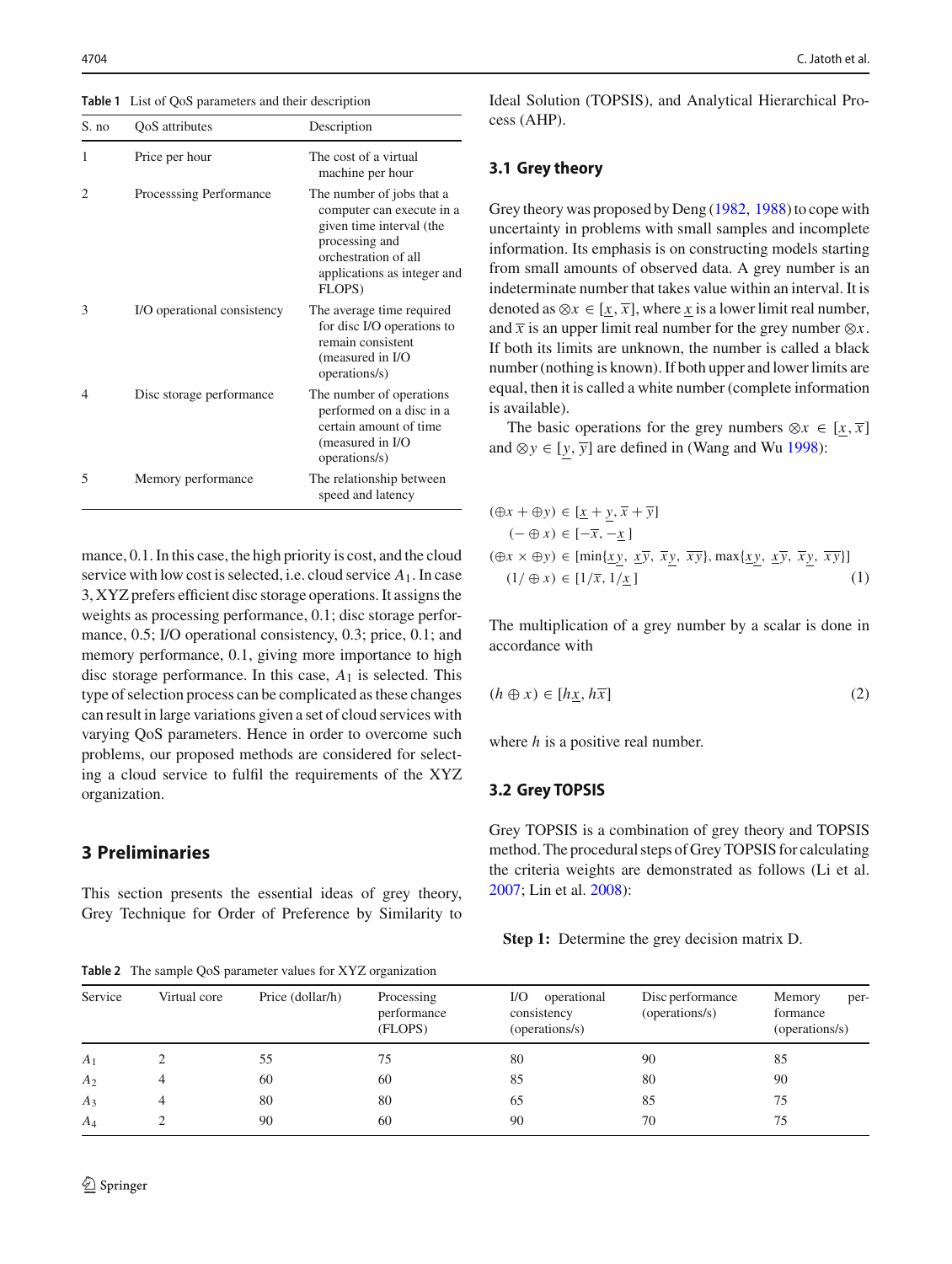|                                                                                                                                                                                                                                                                                                                                      |  |  | $C_1$ $C_2$ $C_3$ $C_n$ |
|--------------------------------------------------------------------------------------------------------------------------------------------------------------------------------------------------------------------------------------------------------------------------------------------------------------------------------------|--|--|-------------------------|
| $D=\begin{matrix} A_1 & \otimes x_{11} & \otimes x_{12} & \otimes x_{13} & \cdots & \otimes x_{1n} \\ & \otimes x_{21} & \otimes x_{22} & \otimes x_{23} & \cdots & \otimes x_{2n} \\ \vdots & \vdots & \vdots & \ddots & \vdots \\ & A_m & \otimes x_{m1} & \otimes x_{m2} & \otimes x_{m3} & \cdots & \otimes x_{mn} \end{matrix}$ |  |  |                         |
|                                                                                                                                                                                                                                                                                                                                      |  |  |                         |
|                                                                                                                                                                                                                                                                                                                                      |  |  |                         |
|                                                                                                                                                                                                                                                                                                                                      |  |  |                         |
|                                                                                                                                                                                                                                                                                                                                      |  |  |                         |

where  $\otimes x_{ij}$  denotes the evaluation of grey numbers of the *i*-th alternative with respect to the *i*-th criteria.  $A_i$  ( $A_1$ ,  $A_2$ , ...,  $A_m$ ) represents the m alternatives and  $C_i(C_1, C_2, \ldots, C_n)$  represents the *n* criteria.

- **Step 2:** Calculate the criteria weights  $w_j$  using Table [4.](#page-7-1)
- **Step 3:** Normalize the grey decision matrix according to Eq. [\(4\)](#page-4-1) (Oztays[i](#page-13-24) [2014\)](#page-13-24).

<span id="page-4-1"></span>
$$
\otimes r_{ij} = \begin{cases} \frac{\otimes x_{ij}}{\max \overline{x}_{ij}} & \text{for the benefit criteria} \\ i - \frac{\otimes x_{ij}}{\min \overline{x}_{ij}} & \text{for the cost criteria} \end{cases}
$$
(4)

**Step 4:** Identify the positive and negative ideal alternatives. The positive ideal alternative *A*∗ and negative ideal alternative *A*− are defined as follows.

$$
A^* = \{r_1^*, \dots, r_m^*\} \text{ and } A^- = \{r_1^-, \dots, r_m^-\}\tag{5}
$$

where

$$
r_j^* = \begin{cases} \max_i \overline{r}_{ij} & \text{for the benefit criteria} \\ \min_i \underline{r}_{ij} & \text{for the cost criteria} \end{cases}
$$
 (6)

and

$$
r_j^- = \begin{cases} \min_i \ r_{ij} & \text{for the benefit criteria} \\ \max_i \ \overline{r}_{ij} & \text{for the cost criteria} \end{cases}
$$
 (7)

**Step 5:** Determine the separation measure of positive  $(d^*)$ and negative ideal (*d*−) alternatives according to Eqs. [\(8\)](#page-4-2) and [\(9\)](#page-4-2) (Lin et al[.](#page-13-25) [2008\)](#page-13-25)

<span id="page-4-2"></span>
$$
d_i^* = \sqrt{\frac{1}{2} \sum_{j=1}^n w_i \left( (r_j^* - r_{ij})^2 + (r_j^* - \overline{r}_{ij})^2 \right)}
$$
(8)

$$
d_i^- = \sqrt{\frac{1}{2} \sum_{j=1}^n w_i \left( (r_j^- - r_{ij})^2 + (r_j^- - \overline{r}_{ij})^2 \right)}
$$
(9)

**Step 6:** Calculate the relative closeness  $(C_i^*)$  to the positive ideal alternatives.

$$
C_i^* = \frac{d_i^-}{d_i^* + d_i^-}
$$
 (10)

The larger indexed value is considered as the better alternative.

#### **3.3 Analytical hierarchical process (AHP)**

AHP is a multi-criteria decision-making model to allow a decision makers to compute a ratio scale from preferences and model a complex problem in a hierarchical structure. This structure based on three steps: goal, criteria (QoS parameters), and alternatives (Saat[y](#page-13-31) [1980](#page-13-31)). In AHP, at top level the criteria are assessed, and at bottom level the alternatives are evaluated for each criterion. The decision makers evaluated her evaluation separately at each level. The decision makers should calculate the weights of all criteria in order to do pairwise comparison among them. The AHP method is described as follows (Saat[y](#page-13-32) [1988\)](#page-13-32):

- 1. The problem structure decompose into structural hierarchy (goal, criteria, sub-criteria, and alternatives) (as shown in Fig. [3\)](#page-6-0)
- 2. Establish the pairwise comparison matrix at each level of structural hierarchy based on priority of input data (the pairwise comparison calculated according to the scale from 1 to 9).
- 3. Compute vector of weights by using eigenvector procedure.
- 4. Compute the consistency ratio (CR) to check the consistency of the judgement. If  $CR < 0.1$  then the pairwise comparison is consistent and acceptable. The consistency index (CI) and consistency ratio (CR) of the pairwise comparison matrix A are computed using Eqs. [11](#page-4-3) and [12.](#page-4-3)

<span id="page-4-3"></span>
$$
CR = \frac{CI}{RI} \tag{11}
$$

$$
CI = \frac{\lambda_{\text{max}} - n}{n - 1} \tag{12}
$$

where CI is the consistency index, *n* is the order of the pairwise comparison matrix *A*, and  $\lambda_{\text{max}}$  is its maximum eigenvalue, while the random index RI is the average CI value for random matrices.

# <span id="page-4-0"></span>**4** *SELCLOUD:* **a proposed framework for cloud service selection**

Our cloud service selection framework *SELCLOUD* is illustrated in Fig. [1.](#page-5-0) This framework presents the certain facilities like service selection and their ranking by considering functional requirement and non-functional requirements. It provides an output as sorted order cloud services with respect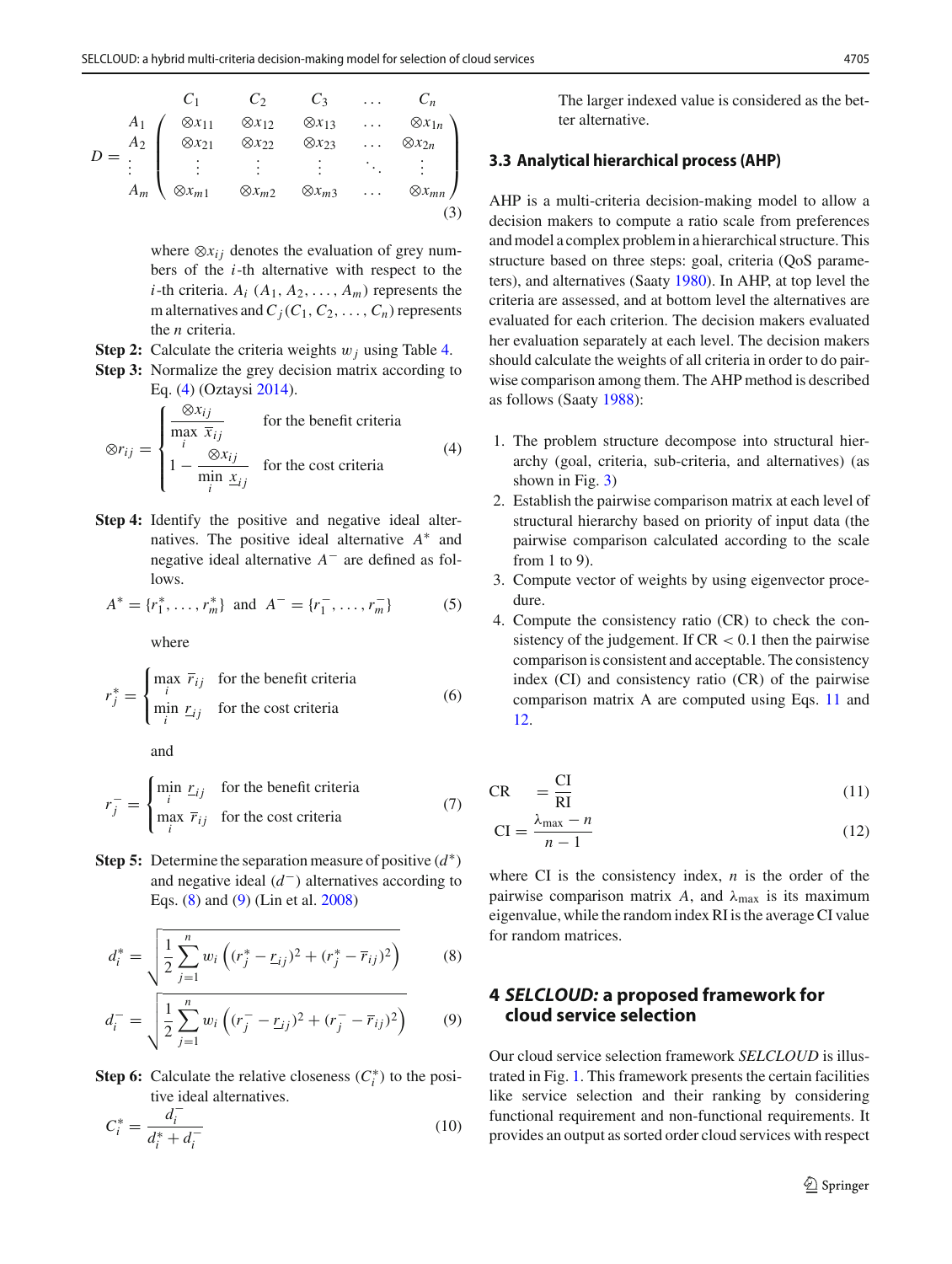<span id="page-5-0"></span>

<span id="page-5-1"></span>**Fig. 2** Data flow and workflow for cloud service selection

to user preferences. This framework consists of four entities: (i) Cloud consumer (user), (ii) Cloud broker, (iii) Cloud service repository, and (iv) Cloud service providers.

*Cloud consumer (user)* The *cloud consumer* gives her requirements to the *cloud broker* to select the cloud service Providers (CSPs).

*Cloud broker* The *cloud broker service* serves as a middleman in between the CSPs and cloud consumers. This entity directly interacts with cloud consumers and perceive their functional and non-functional requirements (such as processing performance, I/O operational consistency, disc storage

<sup>2</sup> Springer

performance, memory performance, price, disc size, number of virtual core, and number of virtual machines). Suppose a *cloud consumer* was looking for a particular cloud service and submits her desired service requirements to the *cloud broker*. Then, the *cloud broker* searches its database and discover most appropriate CSP that satisfying the needs of the consumers. This entity comprises of two important components, i.e. *information filtering* service and *selection* service. The major work of *information filtering* service is filter out the cloud services that do not fulfil the requirement of the consumers and gives the potential CSP satisfying the require-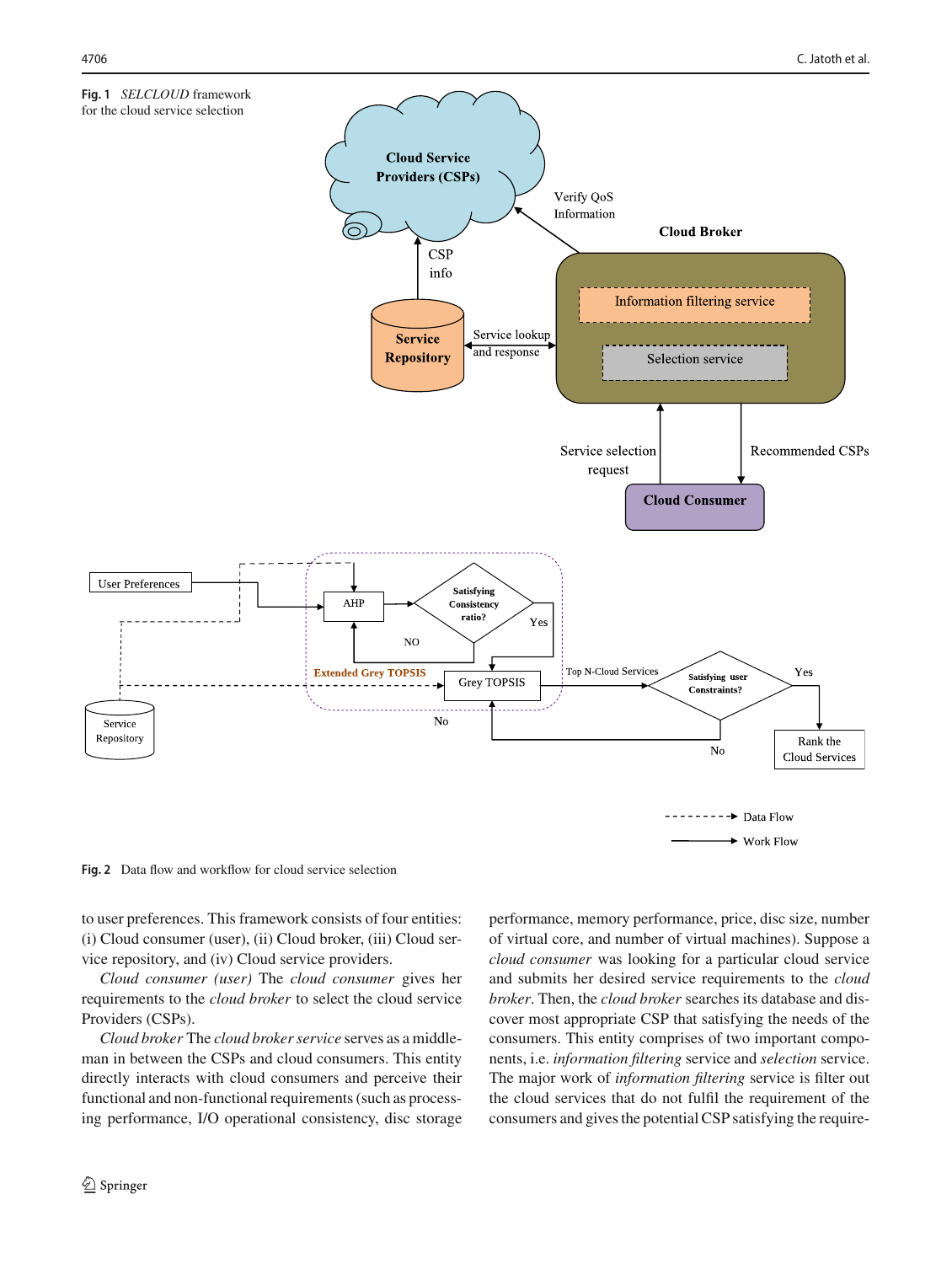<span id="page-6-1"></span>

| Providers      | Service  | Price/Hr(Cents) | Virtual core   | Memory         | Processing<br>performance | I/O operational<br>consistency | Disc storage<br>performance | Memory<br>performance |
|----------------|----------|-----------------|----------------|----------------|---------------------------|--------------------------------|-----------------------------|-----------------------|
| $C_1$          | $C_1S_1$ | 28              | 4              | 15             | 25.86                     | 92.89                          | 110.33                      | 129.03                |
|                | $C_1S_2$ | 56              | 8              | 30             | 48.23                     | 53.28                          | 67.22                       | 131.79                |
| $C_2$          | $C_2S_1$ | 14              | 2              | 7.5            | 13.89                     | 114.44                         | 97.38                       | 144.86                |
|                | $C_2S_2$ | 28              | 4              | 15             | 23.66                     | 119.63                         | 100.55                      | 131.81                |
|                | $C_2S_3$ | 56              | 8              | 30             | 51.7                      | 77.46                          | 73.44                       | 125.59                |
| $C_3$          | $C_3S_1$ | 16              | $\overline{4}$ | $\overline{4}$ | 7.21                      | 70.29                          | 125.48                      | 54.28                 |
|                | $C_3S_2$ | 32              | 8              | 8              | 15.33                     | 57.11                          | 111.18                      | 55.68                 |
| $C_4$          | $C_4S_1$ | 18              | 2              | 3.5            | 8.83                      | 67.87                          | 83.73                       | 52.27                 |
|                | $C_4S_2$ | 36              | 4              | 7              | 16.07                     | 67.97                          | 78.49                       | 61.8                  |
|                | $C_4S_3$ | 72              | 8              | 14             | 28.4                      | 78.72                          | 70.91                       | 27.33                 |
| $C_5$          | $C_5S_1$ | 12              | 2              | $\overline{4}$ | 16.41                     | 23.43                          | 40.23                       | 80.67                 |
|                | $C_5S_2$ | 45              | 4              | 15             | 32.4                      | 29.07                          | 42.47                       | 90.83                 |
|                | $C_5S_3$ | 90              | 8              | 30             | 52.82                     | 35.35                          | 55.07                       | 83.92                 |
| $C_6$          | $C_6S_1$ | 8               | 2              | $\overline{4}$ | 17.34                     | 43.02                          | 141.23                      | 51.71                 |
|                | $C_6S_2$ | 16              | 4              | 8              | 37.05                     | 36.15                          | 102.74                      | 132.87                |
|                | $C_6S_3$ | 32              | 8              | 16             | 71.11                     | 39.66                          | 99.15                       | 135.88                |
| C <sub>7</sub> | $C_7S_1$ | 10.132          | 2              | $\overline{4}$ | 23.43                     | 89.31                          | 173.49                      | 89.84                 |
|                | $C_7S_2$ | 20.8624         | 4              | 8              | 42.05                     | 59.63                          | 174.5                       | 97.16                 |
|                | $C_7S_3$ | 34.6528         | 8              | 16             | 75.89                     | 64.64                          | 174.12                      | 100.14                |

**Table 3** The collected cloud service data set



<span id="page-6-0"></span>**Fig. 3** The hierarchy structure of the cloud service selection

ment of the consumers. The *selection* service evaluates all the qualitative and quantitative parameters (like price, I/O operational consistency, processing performance, memory performance, and number of virtual core). Based on users requirements, the *cloud broker* interacts with service repository and retrieves the related information of CSP. Afterwards, this gathered information is employed by *selection* service (as described in Sect. [5\)](#page-7-0), and it presents the appropriate CSP that satisfies the consumer's requirements.

*Cloud service repository* This entity stores the detailed information about cloud service providers such as assets, artefacts, and functional and non-functional specifications along with service- level agreements (SLAs). This entity is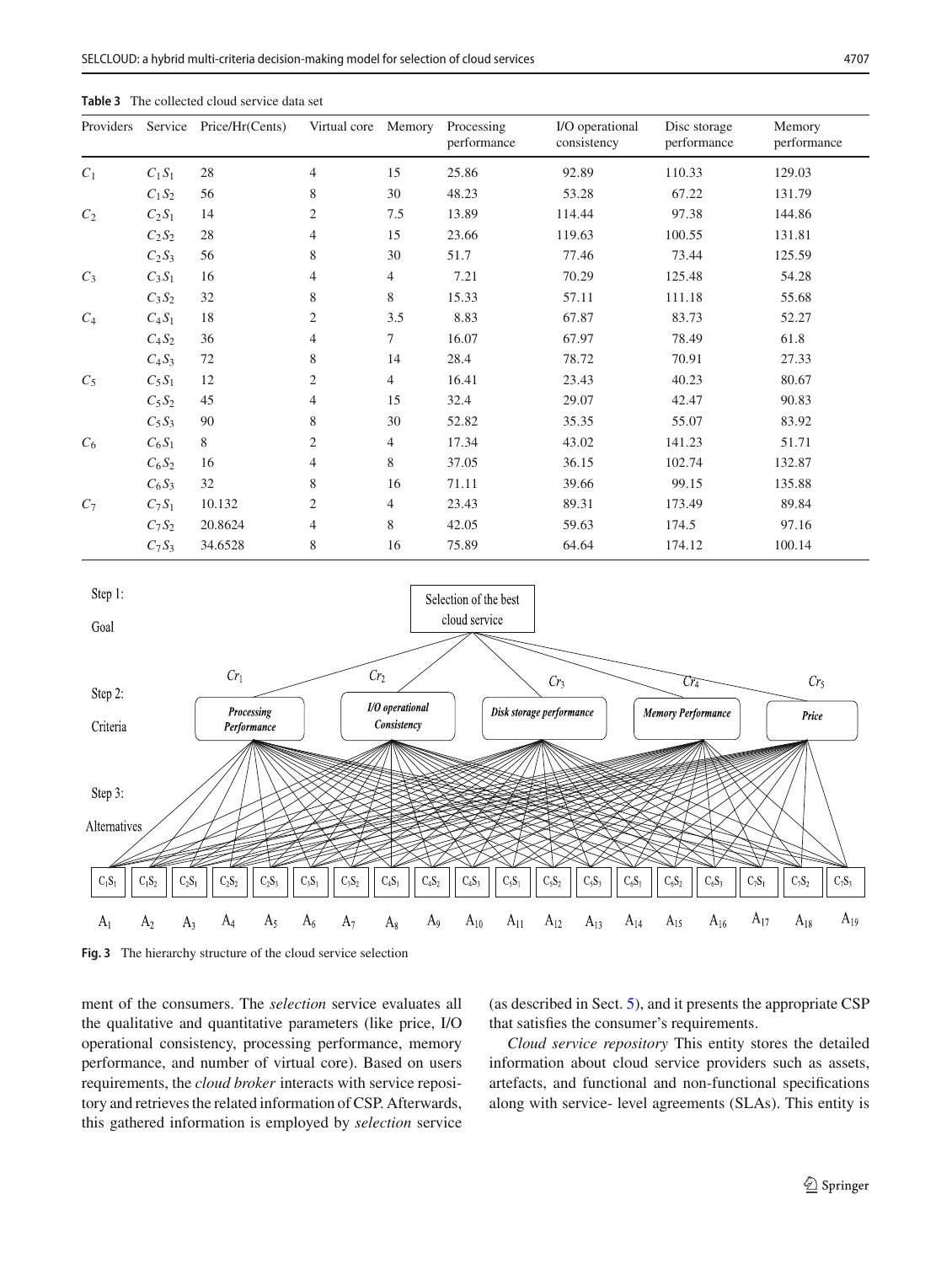<span id="page-7-1"></span>**Table 4** Scales for comparison matrix

| Intensity of importance | Definition                                                |
|-------------------------|-----------------------------------------------------------|
|                         | Equal Importance                                          |
| 3                       | Moderate Importance of one over another                   |
|                         | <b>Essential or Strong Importance</b>                     |
|                         | Very Strong Importance                                    |
| q                       | Extreme Importance                                        |
| 2,4,6,8                 | Intermediate value between the two<br>adjacent judgements |

**Table 5** Priority weights

<span id="page-7-3"></span>

|                 | Cr <sub>1</sub> | Cr <sub>2</sub> | Cr <sub>3</sub> | $Cr_4$        | Cr <sub>5</sub>               | Weight vector |
|-----------------|-----------------|-----------------|-----------------|---------------|-------------------------------|---------------|
| Cr <sub>1</sub> |                 |                 | 3               | $\mathcal{D}$ | 3                             | 0.34523       |
| Cr <sub>2</sub> | 0.50            |                 | 5               | 4             | $\mathfrak{D}_{\mathfrak{p}}$ | 0.28998       |
| Cr <sub>3</sub> | 0.33            | 0.20            |                 | 0.50          | 0.33                          | 0.068046      |
| $Cr_4$          | 0.50            | 0.25            | 2               |               | 0.25                          | 0.10381       |
| Cr <sub>5</sub> | 0.33            | 0.50            | 3               | 4             |                               | 0.192931      |

**Table 6** Scale of criteria rating

<span id="page-7-4"></span>

| Scale              |                                         | Grey number |  |
|--------------------|-----------------------------------------|-------------|--|
| Cr <sub>1</sub>    | $Cr_2$ $Cr_3$ $Cr_4$<br>Cr <sub>5</sub> |             |  |
| Very height (VH)   | Very Poor (VP)                          | [1, 2]      |  |
| Height(H)          | Poor $(P)$                              | [2, 3]      |  |
| Medium height (MH) | Medium Poor (MP)                        | [3, 4]      |  |
| Medium $(M)$       | Fair $(F)$                              | [4, 5]      |  |
| Medium low (ML)    | Medium Good (MG)                        | [5, 6]      |  |
| Low (L)            | Good(G)                                 | [6, 7]      |  |
| Very low (VL)      | Very Good (VG)                          | [7, 8]      |  |

used by the cloud broker while searching for appropriate CSPs.

*Cloud service providers* This entity performs continuous analysis of the QoS parameters for cloud services (such as memory performance, disc storage performance, disc I/O operational consistency, processing performance, price, availability, response time, and scalability) using different testing operations. These operations carried out by a trusted third party vendor. In our proposed framework, we used  $CloudHarmony<sup>1</sup>$  as the benchmark cloud service provider. The job of this provider is to provide all information of QoS parameters (or attributes) in a quantified form of cloud services by iterating through different operations dynamically and lunching the multiple evaluated instances in a particular time interval, and this QoS information is available for public use.

# <span id="page-7-0"></span>**5 EGTOPSIS: a hybrid multi-criteria decision-making algorithm for cloud service selection**

Our *SELCLOUD* framework includes the entity *selection* service that employs a novel extended Grey TOPSIS (EGTOP-SIS) algorithm as a combination of Grey TOPSIS with AHP. Generally, the fuzzy approach cannot handle incomplete data and information, though it is adequate for dealing with uncertain and imprecise data. There is no concept of rank reversal in TOPSIS and fuzzy TOPSIS, which can help in updating the ranks when a non-optimal service is entered into the system (Lima et al[.](#page-13-19) [2014\)](#page-13-19), Our proposed EGTOPSIS algorithm can deal with both the fuzziness situation and incomplete information and also incorporates the rank reversal concept.

With MCDM techniques, decision makers have the prospect to explore and combine different aspects of the problem in accordance with their requirements. The main objective of this paper is to select the best alternative from amidst a wide offering of cloud services with respect to complex user preferences. Hence, we use analytical hierarchy process (AHP) to define the priorities of different criteria of QoS parameters of cloud services. Then, we combine AHP with Grey TOPSIS for selecting and ranking the best cloud service. The data flow and workflow for cloud service selection using our proposed approach is shown in Fig. [2.](#page-5-1)

Initially, we initialize the suitable alternatives and criteria with respect to QoS parameters of cloud services. Subsequently, we select the suitable linguistic variables and ratings for cloud services (as determined by experts). Afterwards, we calculate the criterion weights by using AHP and determine the alternatives with respect to the criteria for cloud services. If the criteria weights are inconsistent, then AHP is used to determine them. The criteria weights are applied to Grey TOPSIS model to evaluate the cloud services.

We establish a *grey decision matrix D* for cloud services (see Eq. [3\)](#page-3-3) based on the criteria with each row representing an alternative and each column representing a criterion. After this process, we calculate the normalized grey decision matrix and the weighted grey decision matrix of cloud services (based on Eqs. [13](#page-8-1) and [14\)](#page-8-2). Afterwards, we compute the positive ideal alternative  $(A^*)$  and the negative ideal alternative (*A*−) for the cloud services and quantify the *A*∗ and *A*<sup>∗</sup> of each cloud service by using Eqs. [15](#page-8-3) and [16.](#page-8-4) Following that, we determine the separation measure of the positive ideal alternative  $(d^*)$  and that of the negative ideal alternative (*d*−) according to Eqs. [17](#page-8-5) and [18.](#page-8-6) After evaluating top *n* services, these services are checked whether they satisfy user constraints or not. If these services satisfy user constraints, then services are ranked according to their scores; otherwise, the process is repeated until the constraints of the user are satisfied. The pseudocode for EGTOPSIS using AHP is shown in Algorithm [1.](#page-8-7)

<span id="page-7-2"></span><sup>1</sup> [https://cloudharmony.com.](https://cloudharmony.com)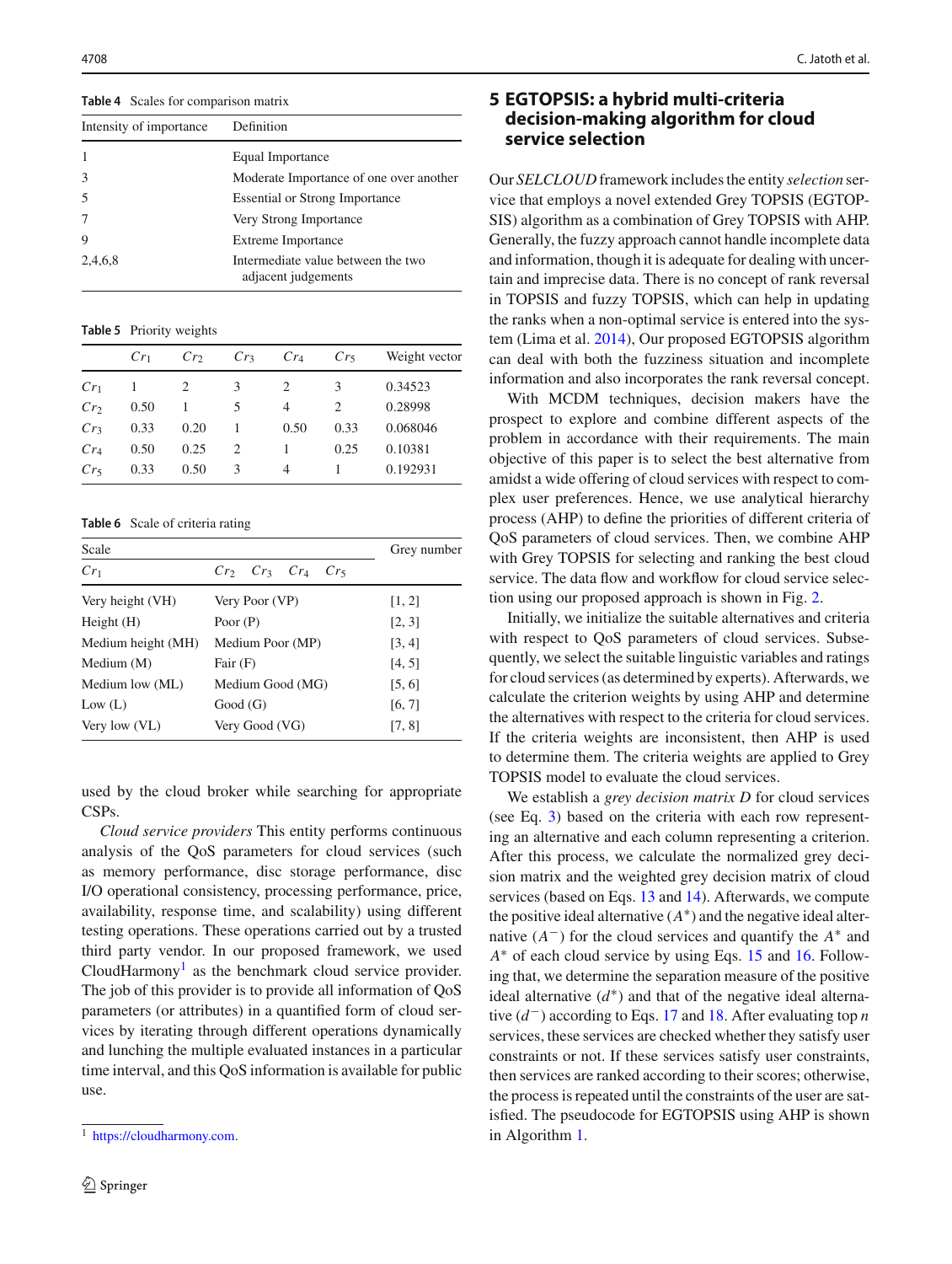## <span id="page-8-7"></span>**Algorithm 1** Pseudocode representation of EGTOPSIS with AHP

**Input:** Alternatives (*a*\_*i j*), *N*: QoS parameters. **Output:** Best M. 1: while  $M \neq NULL$  do

- 
- 2: Construct the Grey Decision matrix D;  $\triangleright$  Based on equation [3](#page-3-3)<br>3: for each  $x_i$ ; in D do **for** each  $x_i$  *j* in D **do**

$$
\otimes r_{i j} = \left(\frac{\underline{x}_{i j}}{\max(\overline{x}_{i j})}; \frac{\overline{x}_{i j}}{\max(\underline{x}_{i j})}\right) \tag{13}
$$

$$
\otimes r_{i j} = \left(1 - \frac{x_{i j}}{\max(\overline{x}_{i j})}; 1 - \frac{\overline{x}_{i j}}{\max(x_{i j})}\right)
$$
(14)

where  $x_i$  *j* represents the lower limit value and  $\overline{x}_i$  *j* represents the upper limit value. Compute the normalized grey decision matrix (⊗*ri j*).

$$
A^* = \{(\max(\overline{r}_{i\ j}) | j \in J), (\min(\underline{r}_{i\ j}) | j \in J')\} \quad (benefit \quad criteria) \tag{15}
$$

and

*A*<sup>−</sup> = { $(\min(r_i, j)| j \in J)$ ,  $(\max(\overline{r_i}, j)| j \in J')$ } (*cost criteria*) (16)

4: **if**  $j \in J$  **then**<br>5:  $A^* = max$ 5:  $A^* = max(r_i j); A^- = min(r_i j)$ <br>6: **else if**  $j \in J$  then 6: **else if**  $j \in J$  **then**<br>7:  $A^* = min(r_i)$ 7:  $A^* = min(r_i, j); A^- = max(r_i, j)$ <br>8: end if 8: **end if** 9: **end for**  $10 \cdot 6r$ **for**  $J \in j \in C_j$  **do** 

$$
d_i^* = \sqrt{\frac{1}{2} \sum_{j=1}^n w_i \left[ |r_j^* - r_{i\,j}|^2 + |r_j^* - \overline{r}_{i\,j}|^2 \right]}
$$
 (17)

$$
d_i^- = \sqrt{\frac{1}{2} \sum_{j=1}^n w_i \left[ |r_j^- - r_{i\,j}|^2 + |r_j^- - \bar{r}_{i\,j}|^2 \right]}\tag{18}
$$

11: **end for compute the separation** measure of positive (*d*<sup>+</sup>) and negative ideal (*d*<sup>−</sup>) alternatives, where *w<sub>i</sub>* represents each criteria weights obtained by AHP method.<br>12: for each  $x_i$ : in D do

**for** each  $x_i$  *j* in D **do** 

$$
C_i^* = \frac{d_i^-}{d_i^* + d_i^-}
$$
 (19)

13: **end for**  $\triangleright$  Calculate the relative closeness  $(C_i^*)$  to the positive ideal alternatives<br>14: Rank t *Rank the alternatives based on*  $C_i^*$ , *<sup>i</sup> ;* The larger indexed value is considered as the better alternative. 15: **end while**

## <span id="page-8-0"></span>**6 Case illustration**

We considered seven real-world infrastructure-as-a-service (IaaS) cloud service providers: Amazon, Azure, CenturyLink, City Cloud, Google, HP, and Rackspace (not in any order). These cloud service providers offer two or three cloud services that vary in the number of virtual cores. We classified these cloud services into three categories: *Large* (two virtual cores), *Extra-large* (four virtual cores), and *2x-extralarge* (eight virtual cores). An overview of the data set used in our experiments is presented in Table [3.](#page-6-1) The cloud services  $(C_1 S_1, \ldots, C_7 S_3)$  were encoded as alternatives  $A_1$  to  $A_{19}$ 

<span id="page-8-1"></span>(in the same order). The QoS parameters including price, processing performance, I/O operational consistency, disc storage performance, and memory performance of each cloud service were encoded as criteria  $Cr_1$  to  $Cr_5$ . The evaluation of the potential cloud services on each criterion was made based on linguistic judgements given by decision makers who are a group of researchers from the cloud provider company. Figure [3](#page-6-0) depicts the hierarchy structure of the cloud service selection. This hierarchy structure consists of three levels: the first, an objective or goal for the problem; the second, criteria  $(Cr_1$  through  $Cr_5$  in Fig. [3\)](#page-6-0); and the third, the alternatives  $(A_1$  through  $A_{19}$ ).

<span id="page-8-4"></span><span id="page-8-3"></span><span id="page-8-2"></span>For each service, the specified data for price/h (dollars), number of virtual cores, and memory (GB) were collected from the respective cloud service providers, and the values for I/O operational consistency, disc storage performance, processing performance, and memory performance were obtained from cloudharmony.com. We performed a consistency check while collecting data to identify data that were logically inconsistent or out of range. Inconsistent data were corrected if possible; otherwise, we excluded the service provider from the analysis. Our data set was limited, having certain QoS attributes for seven cloud service providers. However, collecting these real-world data on cloud service providers was extremely challenging. Our data set is open to use by researchers for the purpose of further research.

<span id="page-8-6"></span><span id="page-8-5"></span>We used AHP to compute the weight  $w_i$  for the criterion of the QoS parameters of cloud service. The scale that we use ranges from 1 to 9 is described in Table [4,](#page-7-1) and the weights of each criterion are described in Table [5.](#page-7-3) The pairwise comparison was made by domain experts. We achieve the *consistency ratio* as 0.0511134. As *consistency ratio* is less than or equal to 0.1, our model is consistent, and weights are valid.

The scale of criteria rating that is used for evaluating ranking of the alternatives linguistic variables is represented in Table [6.](#page-7-4) Table [7](#page-9-1) represents the criteria rating with respect to alternatives and grey decision matrix. The grey normalized decision matrix for cloud services is represented in Table [8](#page-10-0) [based on Eq. [\(4\)](#page-4-1)]. Then, we determine positive ideal solution (*A*∗) and negative ideal solution (*A*−) as shown in Table [9.](#page-10-1) To obtain *A*∗ and *A*−, we compute the maximum upper limit of criteria  $Q_1$  is 1 and the lower limit is 0.19. Afterwards, we calculate separation measure of the positive ideal solution  $(d_i^*)$  and negative ideal solution  $(d_i^-)$  as shown in Table [9.](#page-10-1) Subsequently, we determine the relative closeness coefficient  $(C_i^*)$  as shown in Table [9.](#page-10-1) From Table [9,](#page-10-1) we observe that alternative *A*<sup>12</sup> is the best cloud service, followed by alternatives  $A_9 > A_8 > A_{14} > A_7 > A_{16} > A_{19} > A_{11} > A_{13} >$  $A_6 > A_2 > A_{17} > A_{15} > A_3 > A_5 > A_{18} > A_1 > A_{10} >$ *A*4.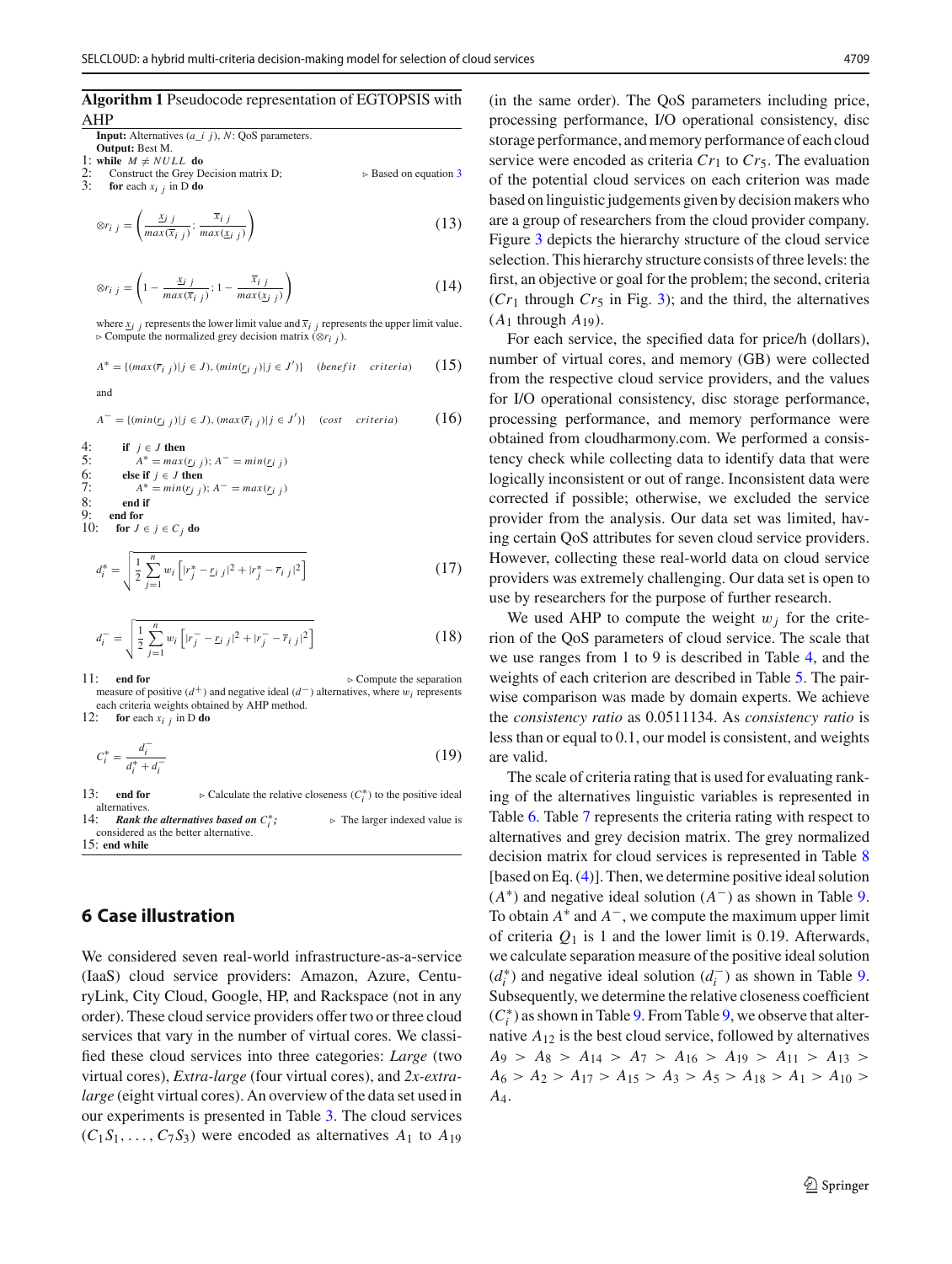<span id="page-9-1"></span>

| $Q_i$<br>$\mathcal{D}_1$<br>$D_2$<br>$A_i$<br>$D_1$<br>$D_2$<br>$D_3$<br>$Q_i$<br>$D_3$<br>$D_4$<br>$D_4$<br>$\otimes G_{i,j}$<br>cloud services  | $\otimes G_{i,j}$ |
|---------------------------------------------------------------------------------------------------------------------------------------------------|-------------------|
| P<br><b>VP</b><br><b>VP</b><br>P<br>MH<br>MH<br>Q <sub>2</sub><br>A <sub>1</sub><br>[1.41,<br>2.45]<br>$Q_1$<br>M<br>M                            | 4.47]<br>[3.46,   |
| $\mathbf L$<br>F<br>M<br>F<br>MG<br>[4.23,<br>5.23]<br>ML<br>L<br>A <sub>2</sub><br>М                                                             | [5.18,<br>6.19]   |
| $\mathbf P$<br>$\mathbf P$<br>$\mathbf P$<br>$\ensuremath{\text{VL}}$<br>$\ensuremath{\text{VL}}$<br>P<br>[2.00,<br>3.00]<br>L<br>VL<br>$A_3$     | [6.74,<br>7.74]   |
| F<br>MG<br>$\boldsymbol{\mathrm{F}}$<br>[4.23,<br>Η<br>H<br>VH<br>$A_4$<br>F<br>5.23]<br>Η                                                        | [1.68,<br>2.71]   |
| ${\bf P}$<br>MP<br>${\bf P}$<br>$\ensuremath{\text{VL}}$<br>P<br>[2.21,<br>3.22]<br>VL<br>L<br>ML<br>$A_5$                                        | [6.19,<br>7.20]   |
| F<br>MG<br>F<br>5.69]<br>ML<br>ML<br>L<br>$A_6$<br>G<br>[4.68,<br>Η                                                                               | [4.16,<br>5.24]   |
| ${\bf G}$<br>G<br>[5.73,<br>$A_7$<br>G<br>6.74]<br>L<br>М<br>МL<br>L<br>MG                                                                        | [5.18,<br>6.19]   |
| VG<br>VG<br>G<br>VG<br>[6.74,<br>7.74]<br>ML<br><b>ML</b><br>L<br>VL<br>$A_8$                                                                     | [5.69,<br>6.70]   |
| G<br>G<br>G<br>G<br>[6.00,<br>7.00]<br>$\mathbf L$<br>L<br>L<br>A <sub>9</sub><br>L                                                               | [6.00,<br>7.00]   |
| P<br>${\bf P}$<br>$\mathbf{V}\mathbf{H}$<br>H<br>$A_{10}$<br><b>VP</b><br><b>MP</b><br>[1.86,<br>2.91]<br>H<br>H                                  | [1.68,<br>2.71]   |
| $\mathbf G$<br>$\mathbf L$<br>G<br>MG<br>G<br>[5.73,<br>6.74]<br>ML<br>ML<br>ML<br>$\mathcal{A}_{11}$                                             | [5.23,<br>6.24]   |
| $\rm{VG}$<br>${\bf G}$<br>VG<br>${\bf G}$<br>[6.48,<br><b>VL</b><br><b>VL</b><br><b>VL</b><br>L<br>7.48]<br>$A_{12}$                              | [6.74,<br>7.74]   |
| $\mbox{VL}$<br>$\mathbf L$<br>$\ensuremath{\text{VL}}$<br>MG<br>G<br>G<br>MG<br>[5.48,<br>6.48]<br>L<br>$A_{13}$                                  | [6.48,<br>7.48]   |
| G<br>G<br>VG<br>VG<br>[6.48,<br>7.48]<br>$\mbox{ML}$<br>ML<br>ML<br>L<br>$\mathcal{A}_{14}$                                                       | [5.23,<br>6.24]   |
| F<br>MP<br>P<br><b>MP</b><br>[2.91,<br>3.94]<br>L<br>L<br>VL<br>$A_{15}$<br>L                                                                     | [6.24,<br>7.24]   |
| G<br>G<br>MG<br>[5.73,<br>6.74]<br>ML<br>ML<br>L<br>$A_{16}$<br>G<br>Η                                                                            | [4.16,<br>5.24]   |
| F<br>MG<br>$\mathbf G$<br>F<br>[4.68,<br>5.69]<br>MH<br>${\cal A}_{17}$<br>М<br>MH<br>M                                                           | [3.46,<br>4.47]   |
| ${\bf G}$<br>${\bf G}$<br>H<br>MG<br>MG<br>[5.48,<br>6.48]<br>H<br>H<br><b>VH</b><br>$\mathcal{A}_{18}$                                           | [1.68,<br>2.71]   |
| MG<br>G<br>G<br>VL<br>L<br>L<br>L<br>VG<br>[6.48,<br>7.48]<br>$A_{19}$                                                                            | [6.24,<br>7.24]   |
| <b>VP</b><br>$\mathbf P$<br><b>VP</b><br>${\bf P}$<br>MG<br>G<br>G<br>G<br>[5.73,<br>6.74]<br>$Q_3$<br>A <sub>1</sub><br>$Q_4$                    | [1.41,<br>2.45]   |
| MG<br>$\mathbf F$<br>$\boldsymbol{\mathrm{F}}$<br>G<br>F<br>[4.68,<br>5.69]<br>F<br>A <sub>2</sub><br>М<br>MG                                     | [4.23,<br>5.23]   |
| P<br>${\bf P}$<br>${\bf P}$<br>P<br><b>VP</b><br>2.71]<br>P<br>P<br>P<br>$A_3$<br>[1.68,                                                          | [2.00,<br>3.00]   |
| MP<br>MP<br>$\mathbf P$<br>P<br>[2.45,<br>3.46]<br>F<br>MG<br>F<br>F<br>$A_4$                                                                     | [4.23,<br>5.23]   |
| P<br>${\bf P}$<br>MP<br>P<br>MP<br><b>VP</b><br>[1.86,<br>2.91]<br>P<br>P<br>$A_5$                                                                | [2.21,<br>3.22]   |
| ${\bf G}$<br>${\bf G}$<br>${\bf G}$<br>[6.00,<br>7.00]<br>$\boldsymbol{\mathrm{F}}$<br>MG<br>${\bf G}$<br>$\boldsymbol{\mathrm{F}}$<br>$A_6$<br>G | [4.68,<br>5.69]   |
| ${\bf G}$<br>7.20]<br>${\bf G}$<br>G<br>${\bf G}$<br>VG<br>MG<br>VG<br>[6.19,<br>MG<br>$A_7$                                                      | [5.73,<br>6.74]   |
| G<br>G<br>VG<br>MG<br>[5.69,<br>6.96]<br>VG<br>VG<br>G<br>VG<br>As                                                                                | [6.74,<br>7.74]   |
| ${\bf G}$<br>${\bf G}$<br>VG<br>[6.48,<br>${\bf G}$<br>${\bf G}$<br>VG<br>7.48]<br>G<br>G<br>$A_9$                                                | [6.00,<br>7.00]   |
| ${\bf P}$<br><b>VP</b><br>G<br>G<br>${\bf G}$<br>MG<br>[5.73,<br>6.74]<br>P<br>MP<br>$A_{10}$                                                     | [1.86,<br>2.91]   |
| F<br>MP<br>${\bf P}$<br>F<br>[3.13,<br>4.16]<br>${\bf G}$<br>MG<br>G<br>G<br>$A_{11}$                                                             | [5.73,<br>6.74]   |
| G<br>MG<br>MG<br>VG<br>[5.69,<br>6.70]<br>VG<br>G<br>VG<br>G<br>$A_{12}$                                                                          | [6.48,<br>7.48]   |
| P<br>P<br>${\bf P}$<br>MP<br>[2.21,<br>3.22]<br>MG<br>G<br>G<br>MG<br>$A_{13}$                                                                    | [5.48,<br>6.48]   |
| $\rm{VG}$<br>$\rm{VG}$<br>${\bf G}$<br>$\rm{VG}$<br>VG<br>VG<br>[7.00,<br>8.00]<br>G<br>VG<br>$A_{14}$                                            | [6.48,<br>7.48]   |
| P<br>P<br>MP<br>$\boldsymbol{\mathrm{F}}$<br>${\bf P}$<br>MP<br>MP<br>MP<br>[2.45,<br>3.46]<br>$A_{15}$                                           | [2.91,<br>3.94]   |
| VG<br>6.70]<br>G<br>G<br>G<br>MG<br>MG<br>[5.69,<br>MG<br>G<br>$A_{16}$                                                                           | [5.73,<br>6.74]   |
| ${\bf G}$<br>G<br>$\boldsymbol{\mathrm{F}}$<br>${\bf G}$<br>$\boldsymbol{\mathrm{F}}$<br>G<br>G<br>[6.00,<br>7.00]<br>MG<br>$A_{17}$              | [4.68,<br>5.69]   |
| F<br>$\mathbf G$<br>MP<br>P<br>F<br>4.16]<br>MG<br>G<br>$A_{18}$<br>[3.13,<br>MG                                                                  | [5.48,<br>6.48]   |
| P<br>$\mathbf P$<br><b>VP</b><br>G<br>G<br>VG<br>MP<br>[1.86,<br>2.91]<br>MG<br>$A_{19}$                                                          | [6.48,<br>7.48]   |

# <span id="page-9-0"></span>**7 A comprehensive analysis of extended Grey TOPSIS**

## We present a comprehensive analysis of the proposed approach, considering the following factors:

- Sensitivity to the weights assigned to output parameters
- Effectiveness under change in the alternatives
- Adequacy to support group decision-making
- Handling of uncertainty.

## **7.1 Sensitivity analysis**

The sensitivity analysis determines the robustness of our proposed approach. We tested the effect of a change in priorities and final weights on the proposed approach (Saltelli et al[.](#page-13-33) [2000\)](#page-13-33). For each QoS parameter, we experimented with varying priorities and their corresponding final weights. We moderately adjusted the weights of the QoS parameters one at a time and observed the impact of the changes in weights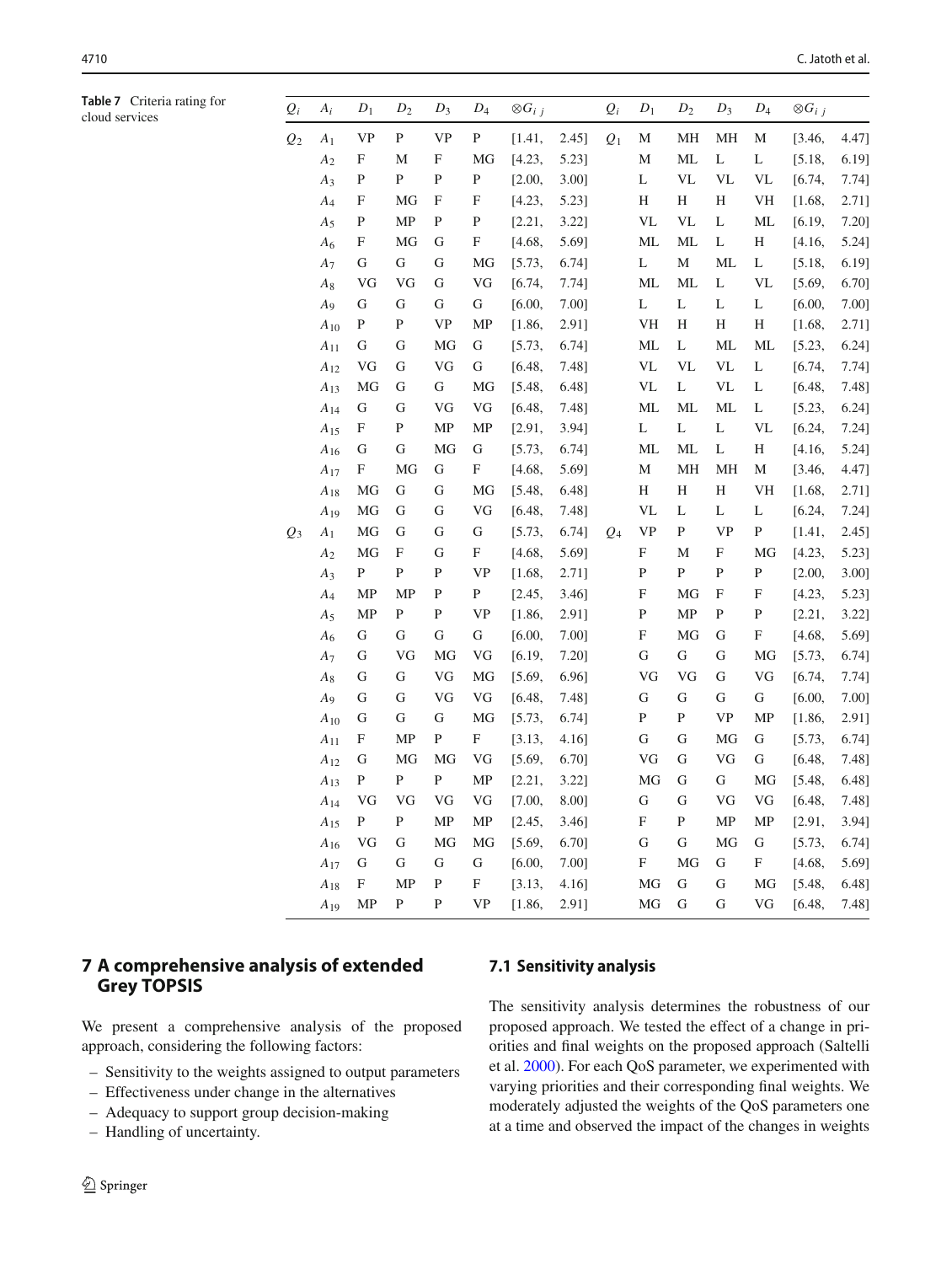**Table** norm

<span id="page-10-0"></span>

| <b>Table 8</b> Extended grey<br>normalized decision matrix for |                | $Q_1$          |      | $\mathcal{Q}_2$ |              | $Q_3$ |              | $Q_4$ |              | $Q_5$ |              |
|----------------------------------------------------------------|----------------|----------------|------|-----------------|--------------|-------|--------------|-------|--------------|-------|--------------|
| cloud services                                                 | A <sub>1</sub> | 0.43           | 0.56 | 0.19            | 0.32         | 0.72  | 0.85         | 0.19  | 0.32         | 0.72  | 0.85         |
|                                                                | $A_2$          | 0.21           | 0.34 | 0.55            | 0.68         | 0.72  | 0.72         | 0.55  | 0.68         | 0.59  | 0.72         |
|                                                                | $A_3$          | $\mathbf{0}$   | 0.13 | 0.26            | 0.39         | 0.21  | 0.34         | 0.26  | 0.39         | 0.21  | 0.34         |
|                                                                | $A_4$          | 0.65           | 0.79 | 0.55            | 0.68         | 0.31  | 0.44         | 0.55  | 0.68         | 0.31  | 0.44         |
|                                                                | $A_5$          | 0.07           | 0.21 | 0.29            | 0.42         | 0.24  | 0.37         | 0.29  | 0.42         | 0.24  | 0.37         |
|                                                                | $A_6$          | 0.33           | 0.47 | 0.6             | 0.74         | 0.75  | 0.88         | 0.61  | 0.74         | 0.75  | 0.88         |
|                                                                | $A_7$          | 0.21           | 0.34 | 0.74            | 0.88         | 0.78  | 0.9          | 0.75  | 0.88         | 0.78  | 0.90         |
|                                                                | $A_8$          | 0.14           | 0.27 | 0.87            | $\mathbf{1}$ | 0.72  | 0.87         | 0.88  | $\mathbf{1}$ | 0.72  | 0.87         |
|                                                                | A <sub>9</sub> | 0.1            | 0.23 | 0.77            | 0.91         | 0.81  | 0.94         | 0.78  | 0.91         | 0.81  | 0.94         |
|                                                                | $A_{10}$       | 0.65           | 0.79 | 0.24            | 0.38         | 0.72  | 0.85         | 0.25  | 0.38         | 0.72  | 0.85         |
|                                                                | $A_{11}$       | 0.2            | 0.33 | 0.74            | 0.88         | 0.4   | 0.52         | 0.75  | 0.88         | 0.4   | 0.52         |
|                                                                | $A_{12}$       | $\overline{0}$ | 0.13 | 0.83            | 0.97         | 0.72  | 0.84         | 0.84  | 0.97         | 0.72  | 0.84         |
|                                                                | $A_{13}$       | 0.04           | 0.17 | 0.7             | 0.84         | 0.28  | 0.41         | 0.71  | 0.84         | 0.28  | 0.41         |
|                                                                | $A_{14}$       | 0.2            | 0.33 | 0.83            | 0.97         | 0.88  | $\mathbf{1}$ | 0.84  | 0.97         | 0.88  | $\mathbf{1}$ |
|                                                                | $A_{15}$       | 0.07           | 0.2  | 0.37            | 0.51         | 0.31  | 0.44         | 0.38  | 0.51         | 0.31  | 0.44         |
|                                                                | $A_{16}$       | 0.33           | 0.47 | 0.74            | 0.88         | 0.72  | 0.84         | 0.75  | 0.88         | 0.72  | 0.84         |
|                                                                | $A_{17}$       | 0.43           | 0.56 | 0.6             | 0.74         | 0.75  | 0.88         | 0.61  | 0.74         | 0.75  | 0.88         |
|                                                                | $A_{18}$       | 0.65           | 0.79 | 0.7             | 0.84         | 0.4   | 0.52         | 0.71  | 0.84         | 0.4   | 0.52         |
|                                                                | $A_{19}$       | 0.07           | 0.2  | 0.83            | 0.97         | 0.24  | 0.37         | 0.84  | 0.97         | 0.24  | 0.37         |

<span id="page-10-1"></span>**Table 9** Extended Grey TOPSIS analysis results for cloud services

|                    | $d_i^*$  | $d_i^-$  | $A^*$    | $A^-$ | $C_i^*$  | Rank           |
|--------------------|----------|----------|----------|-------|----------|----------------|
| A <sub>1</sub>     | 0.563162 | 0.349619 | 1        | 0.19  | 0.383026 | 17             |
| A <sub>2</sub>     | 0.340162 | 0.473053 | $\Omega$ | 0.79  | 0.581707 | 11             |
| $A_3$              | 0.562498 | 0.447627 | 1        | 0.21  | 0.44314  | 14             |
| $A_4$              | 0.5896   | 0.287524 | 1        | 0.19  | 0.327803 | 19             |
| $A_5$              | 0.544004 | 0.410383 | 1        | 0.21  | 0.429996 | 15             |
| A <sub>6</sub>     | 0.33499  | 0.492483 |          |       | 0.595165 | 10             |
| $A_7$              | 0.227103 | 0.591541 |          |       | 0.722586 | 5              |
| As                 | 0.178727 | 0.655258 |          |       | 0.785695 | 3              |
| A <sub>9</sub>     | 0.166872 | 0.649084 |          |       | 0.795489 | $\mathfrak{2}$ |
| $\mathcal{A}_{10}$ | 0.619909 | 0.311969 |          |       | 0.334774 | 18             |
| $A_{11}$           | 0.343847 | 0.517125 |          |       | 0.60063  | 8              |
| $A_{12}$           | 0.148246 | 0.686024 |          |       | 0.822305 | 1              |
| $A_{13}$           | 0.372908 | 0.554014 |          |       | 0.597693 | 9              |
| $A_{14}$           | 0.184493 | 0.659408 |          |       | 0.78138  | $\overline{4}$ |
| $A_{15}$           | 0.48123  | 0.434997 |          |       | 0.47477  | 13             |
| $A_{16}$           | 0.29645  | 0.53956  |          |       | 0.645399 | 6              |
| $A_{17}$           | 0.377354 | 0.467993 |          |       | 0.55361  | 12             |
| $A_{18}$           | 0.534066 | 0.390268 |          |       | 0.422215 | 16             |
| $A_{19}$           | 0.373112 | 0.595637 |          |       | 0.614852 | 7              |

on the final decisions (Christopher Frey and Pati[l](#page-13-34) [2002](#page-13-34)). In this way, the performance of each QoS parameter and its results were analysed and applied to the extended version of Grey TOPSIS. The sensitivity analysis for processing performance, I/O operational consistency, disc storage performance, and memory performance parameters against 19 cloud services of EGTOPSIS are depicted in Figs. [4,](#page-11-0) [5,](#page-11-1) [6,](#page-11-2) and [7,](#page-12-1) respectively. In Figs. [4,](#page-11-0) [5,](#page-11-1) [6,](#page-11-2) and [7](#page-12-1) the cloud services or alternatives and efficiency scores of the alternatives are presented on the *x*-axis and *y*-axis, respectively.

We analysed the efficiency scores of the alternatives by varying the weights of the processing performance, I/O operational consistency one at a time and reported the efficiency scores in descending order for each attribute. We noted the top ten alternatives that gave the best efficiency scores for different weights in all of the cases. From Fig. [4,](#page-11-0) we perceive that alternatives *A*12, *A*9, *A*8, *A*14, *A*7, *A*16, *A*19, *A*11, *A*13, and *A*<sup>6</sup> (i.e. descending order) give the efficiency scores for the various weights of processing performance attribute. Like-wise, in Fig. [5,](#page-11-1) the alternatives  $A_{12}$ ,  $A_8$ ,  $A_9$ ,  $A_{14}$ ,  $A_7$ ,  $A_{16}$ ,  $A_{19}$ ,  $A_{11}$ ,  $A_{13}$ , and  $A_6$  (i.e. descending order) gave the best efficiency scores for different weights of I/O operational consistency attribute. From Fig. [6,](#page-11-2) we notice that alternatives  $A_{12}$ ,  $A_9$ ,  $A_8$ ,  $A_{14}$ ,  $A_7$ ,  $A_{16}$ ,  $A_{19}$ ,  $A_{11}$ ,  $A_{13}$ , and  $A_6$  (i.e. descending order) give the best efficiency scores for different weights of disc storage performance attribute. Similarly, in Fig. [7,](#page-12-1) we notice that alternatives  $A_{12}$ ,  $A_8$ ,  $A_9$ ,  $A_{14}$ ,  $A_7$ ,  $A_{16}$ ,  $A_{19}$ ,  $A_{11}$ ,  $A_{13}$ , and  $A_6$  (i.e. descending order) give the best efficiency scores for different weights of memory performance attribute.

Based on our experiments, we observed that the priority of a alternative is proportional to the weight of the corresponding attribute and that these changes have no significant effect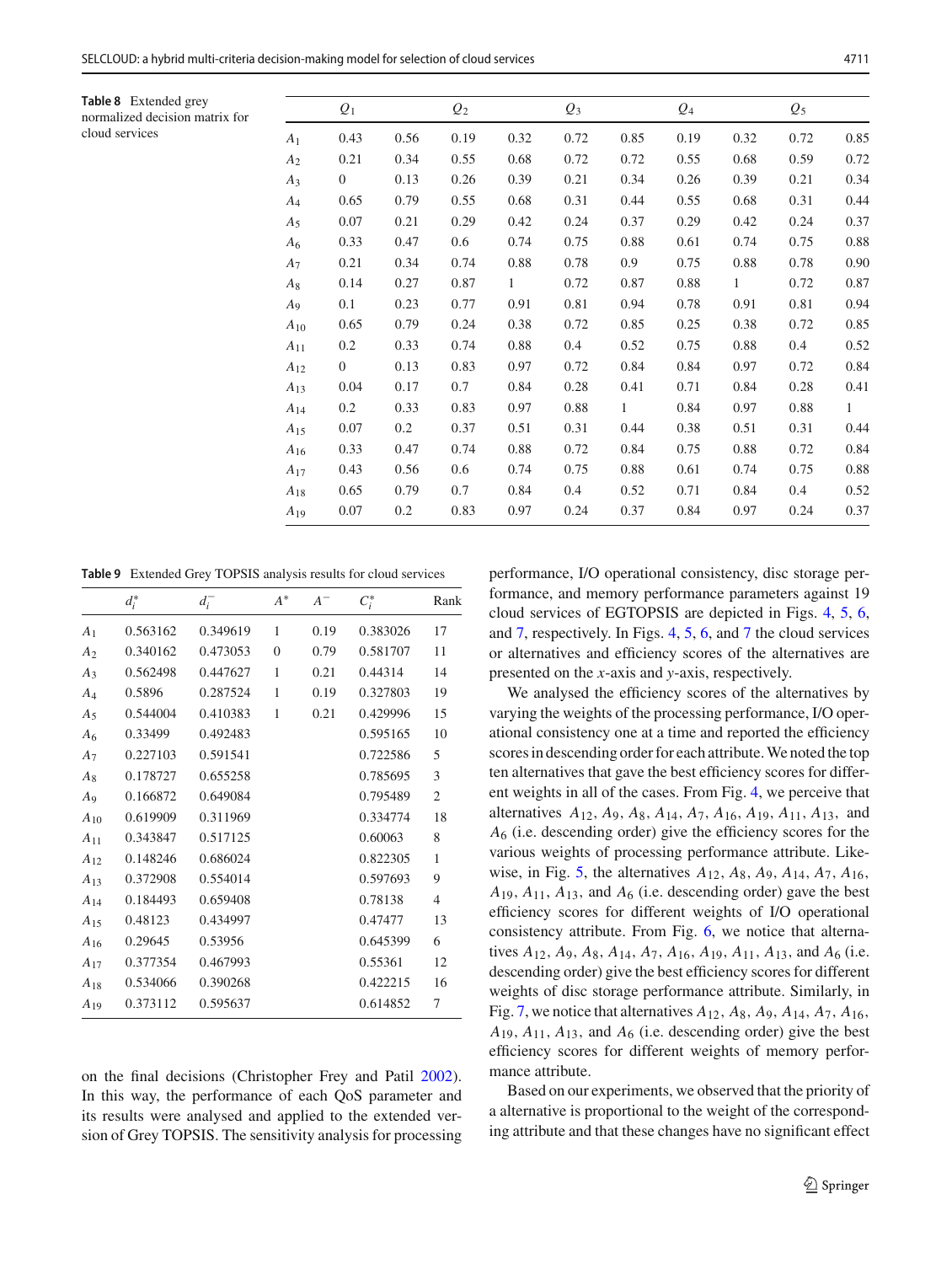<span id="page-11-0"></span>







<span id="page-11-1"></span>

<span id="page-11-2"></span>**Fig. 6** Sensitivity analysis of EGTOPSIS for disc storage performance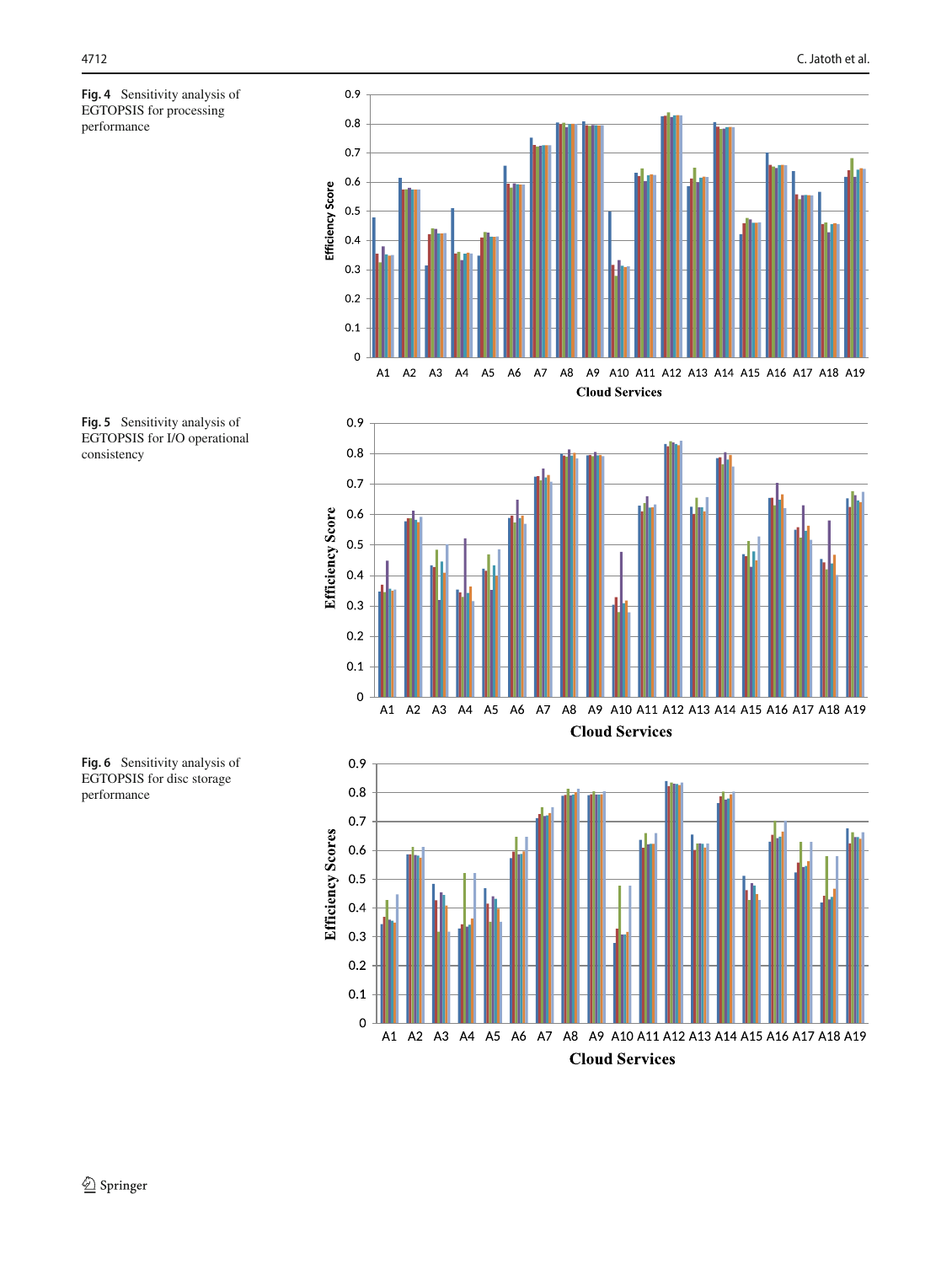<span id="page-12-1"></span>**Fig. 7** Sensitivity analysis of EGTOPSIS for memory

Performance



on the alternatives ranking and efficiency. In addition, the final decision does not change in most of the cases. Likewise, we determine the sensitivity analysis of other two criteria: disc storage performance and memory performance. After all of these experiments, we found that alternative  $A_{12}$  is the best cloud service in all cases and also has a high number of virtual cores (i.e. eight).

#### **7.2 Adequacy under change in alternatives**

For evaluating the efficiencies of different cloud services, we may require some inclusion and exclusion criteria on cloud services. Cloud service selection on the basis of efficiency implies a consistent order of priorities for cloud service. In the extended version of Grey TOPSIS application cases, with 19 alternatives and equal weights for all criteria, the ranking is (*A*12, *A*9, *A*8, *A*14, *A*7, *A*16, *A*19, *A*11, *A*13, *A*6, *A*2, *A*17, *A*15, *A*3, *A*5, *A*18, *A*1, *A*10, and *A*5). To test the extended version of Grey TOPSIS, we added an additional alternative with equal priority weights to the existing alternatives. In most of the test cases, the results do not show any significant changes in the ranking of alternatives. The order of priority remains the same in all cases tested, and the results do not show any changes in the ranking of the alternatives.

#### **7.3 Adequacy to support group decision-making**

Generally, the fuzzy TOPSIS and extended Grey TOPSIS methods allow aggregation of the judgements of multiple decision makers. The quantity of data needed by fuzzy TOP-SIS is always more than for the extended Grey TOPSIS methods. An increase in the number of decision makers will accordingly cause a large increase in the computational complexity of fuzzy TOPSIS as compared to the extended Grey TOPSIS. Because of the influence of computational complexity, the extended version of Grey TOPSIS is preferable to the improved TOPSIS (Sidhu and Sing[h](#page-14-6) [2017](#page-14-6)) and fuzzy TOPSIS (Kumar et al[.](#page-13-22) [2017\)](#page-13-22).

#### **7.4 Handling of uncertainty**

Generally, in fuzzy TOPSIS and Grey TOPSIS methods, we utilize fuzzy set theory to deal with the intrinsic lack of clarity in the data for selecting cloud services. In these methods, the fuzzy number structure is the main resource for quantifying vagueness. Owing to the uncertainty of judgements of quantitative variables, triangular membership function parameters are selected. To evaluate the alternatives, the decision makers used linguistic terms for the different decision criteria. In EGTOPSIS, we employed a pairwise comparison using comparative linguistic variables.

## <span id="page-12-0"></span>**8 Conclusions and future work**

As there are several cloud services with different quality-ofservice (QoS) parameters, the selection of a suitable cloud service becomes challenging for users. To select appropriately among different cloud services, users look for QoS parameters of cloud services. This paper presented the a hybrid multi-criteria decision- making model for cloud service selection using extended version of Grey TOPSIS. In this paper, AHP is used to ascertain the weights of criteria and integrated with Grey TOPSIS to evaluate the ranks of the alternatives. Grey numbers are included in TOPSIS to deal with the uncertainties embedded in cloud service selection.

In this paper, we determined the weights of QoS parameters by applying AHP method. Using AHP, we prioritized the criteria in the descending order of price (0.34523), processing performance (0.28998), memory performance (0.19294),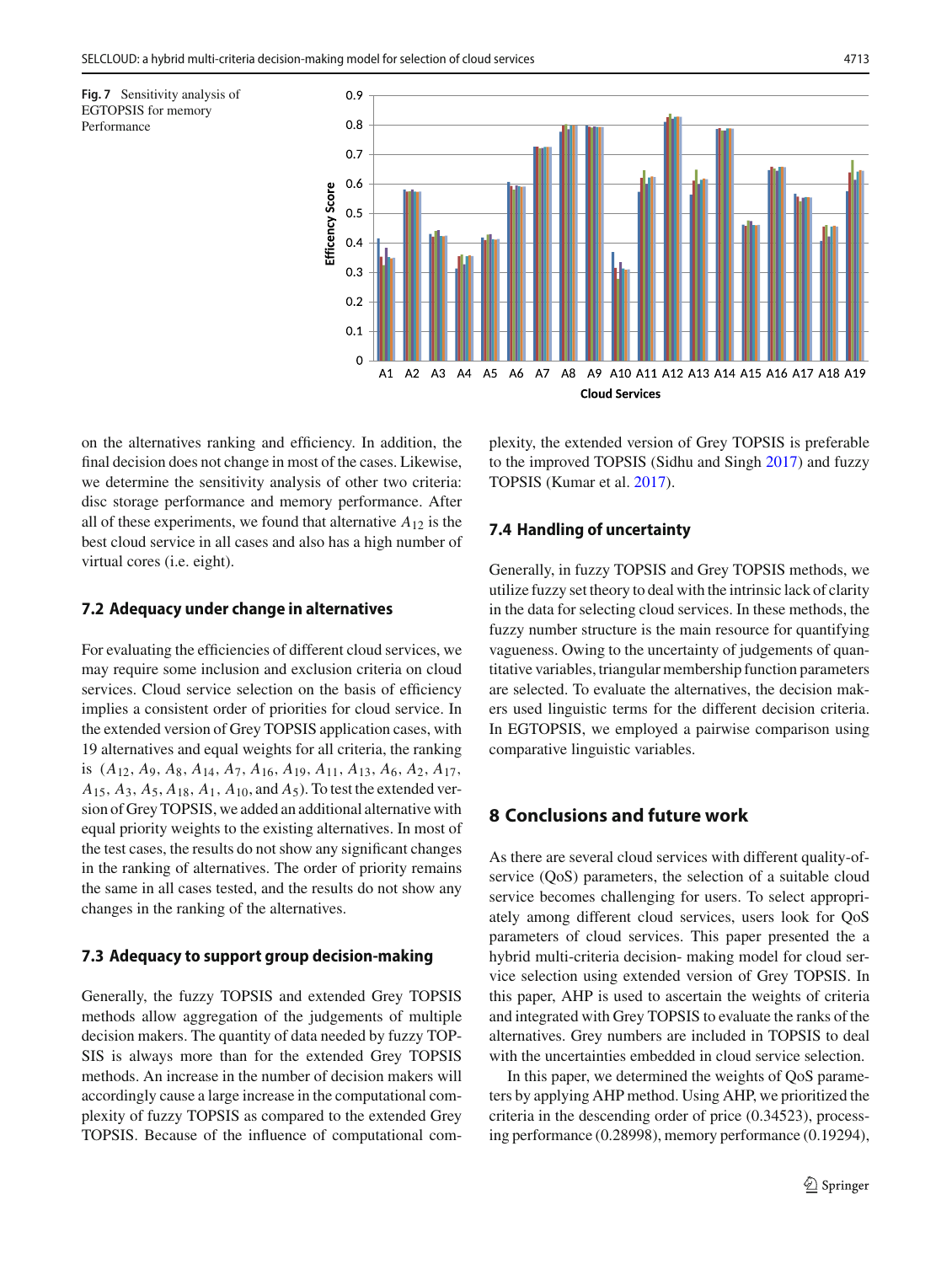disc storage performance (0.10381), and I/O operational consistency (0.068047), respectively.  $A_{12}$  is emerged as the best alternative by applying our extended Grey TOP-SIS, respectively. Further, we conducted sensitivity analysis, adequacy of changes of alternatives, adequacy to support decision-making, modelling of uncertainty, and computational complexity for our proposed method. In our future work, we explore the ways of integrating the fuzzy operators with hybrid computational intelligence methods and data mining approaches.

#### **Compliance with ethical standards**

**Ethical approval** This article does not contain any studies with human participants or animals performed by any of the authors.

**Conflicts of interest** All authors declare that they have no conflict of interest.

## **References**

- <span id="page-13-14"></span>Bedi P, Kaur H, Gupta B (2012) Trustworthy service provider selection in cloud computing environment. In: Proceedings of the 2012 international conference on communication systems and network technologies, pp 714–719
- <span id="page-13-0"></span>Buyya R, Yeo CS, Venugopal S, Broberg J, Brandic I (2009) Cloud computing and emerging IT platforms: vision, hype, and reality for delivering computing as the 5th utility. Future Gener Comput Syst 25(6):599–616
- <span id="page-13-6"></span>Capuano N, Chiclana F, Fujita H, Herrera-Viedma E, Loia V (2017) Fuzzy group decision making with incomplete information guided by social influence. IEEE Trans Fuzzy Syst, pp 1–1, [https://doi.](https://doi.org/10.1109/TFUZZ.2017.2744605) [org/10.1109/TFUZZ.2017.2744605](https://doi.org/10.1109/TFUZZ.2017.2744605)
- <span id="page-13-7"></span>Capuano N, Loia V, Orciuoli F (2017) A fuzzy group decision making model for ordinal peer assessment. IEEE Trans Learn Technol 10(2):247–259
- <span id="page-13-8"></span>Carrasco RA, Sánchez-Fernández J, Muñoz-Leiva F, Francisca Blasco M, Herrera-Viedma E (2017) Evaluation of the hotels e-services quality under the user's experience. Soft Comput 21(4):995–1011
- <span id="page-13-3"></span>Chandrashekar J, Gangadharan GR, Buyya R (2016) Computational intelligence based qos-aware web service composition: a systematic literature review. IEEE Trans Serv Comput. [https://doi.org/10.](https://doi.org/10.1109/TSC.2015.2473840) [1109/TSC.2015.2473840](https://doi.org/10.1109/TSC.2015.2473840)
- <span id="page-13-34"></span>Christopher Frey H, Patil SR (2002) Identification and review of sensitivity analysis methods. Risk Anal 22(3):553–578
- <span id="page-13-1"></span>Cusumano M (2010) Cloud computing and SaaS as new computing platforms. Commun ACM 53(4):27–29
- <span id="page-13-2"></span>De Assunção MD, di Costanzo A, Buyya R (2010) A cost-benefit analysis of using cloud computing to extend the capacity of clusters. Cluster Comput 13(3):335–347
- <span id="page-13-28"></span>Deng JL (1982) Control problems of grey systems. Syst Control Lett 1(5):288–294
- <span id="page-13-29"></span>Deng JL (1988) Properties of relational space for grey systems. In Essential topics on grey system theory and applications. China Ocean Press
- <span id="page-13-4"></span>Di Martino B, Cretella G, Esposito A (2017) Cloud services composition through cloud patterns: a semantic-based approach. Soft Comput 21(16):4557–4570
- <span id="page-13-12"></span>Enea M, Piazza T (2004) Project selection by constrained fuzzy ahp. Fuzzy Optim Decis Mak 3(1):39–62
- <span id="page-13-16"></span>Esposito C, Ficco M, Palmieri F, Castiglione A (2016) Smart cloud storage service selection based on fuzzy logic, theory of evidence and game theory. IEEE Trans Comput 65(8):2348–2362
- <span id="page-13-10"></span>Garg SK, Versteeg S, Buyya R (2013) A framework for ranking of cloud computing services. Future Gener Comput Syst 29(4):1012–1023
- <span id="page-13-11"></span>Godse M, Mulik S (2009) An approach for selecting software-as-aservice (SaaS) product. In: Proceedings of the IEEE international conference on cloud computing, pp 155–158
- <span id="page-13-5"></span>Hajji MA, Mezni H (2017) A composite particle swarm optimization approach for the composite saas placement in cloud environment. Soft Comput <https://doi.org/10.1007/s00500-017-2613-8>
- <span id="page-13-18"></span>Hwang CL, Yoon K (1981) Multiple attribute decision making: methods and applications. Springer, New York
- <span id="page-13-17"></span>Jatoth C, Gangadharan GR, Fiore U (2017) Evaluating the efficiency of cloud services using modified data envelopment analysis and modified super-efficiency data envelopment analysis. Soft Comput 21(23):7221–7234
- <span id="page-13-21"></span>Kabir G, Hasin M (2012) Comparitive Analysis of TOPSIS and FUZZY TOPSIS for the evalution of travel website service quality. Int J Qual Res 6(3):657–675
- <span id="page-13-27"></span>Khan H, Faisal MN (2015) A Grey-based approach for ERP vendor selection in small and medium enterprises in Qatar. Int J Bus Inf Syst 19(4):465–487
- <span id="page-13-22"></span>Kumar RR, Mishra S, Kumar C (2017) Prioritizing the solution of cloud service selection using integrated mcdm methods under fuzzy environment. J Supercomput 73(11):4652–4682
- <span id="page-13-15"></span>Li A, Yang X, Kandula S, Zhang M (2010) Cloudcmp: comparing public cloud providers. In: Proceedings of the 10th ACM SIGCOMM conference on internet measurement. ACM, New York pp 1–14
- <span id="page-13-30"></span>Li GD, Yamaguchi D, Nagai M (2007) A grey-based decision-making approach to the supplier selection problem. Math Comput Modell 46(3):573–581
- <span id="page-13-19"></span>Lima FRJ, Osiro L, Carpinetti LCR (2014) A comparison between fuzzy AHP and fuzzy TOPSIS methods to supplier selection. Appl Soft Comput 21:194–209
- <span id="page-13-25"></span>Lin YH, Lee PC, Ting HI (2008) Dynamic multi-attribute decision making model with grey number evaluations. Expert Syst Appl 35(4):1638–1644
- <span id="page-13-23"></span>Liu S, Chan FT, Ran W (2016) Decision making for the selection of cloud vendor: an improved approach under group decision-making with integrated weights and objective/subjective attributes. Expert Syst Appl 55:37–47
- <span id="page-13-20"></span>Lo CC, Chen DY, Tsai CF, Chao KM (2010) Service selection based on fuzzy TOPSIS method. In: Proceedings of the IEEE 24th international conference on advanced information N/W and applications workshops (WAINA), pp 367–372
- <span id="page-13-24"></span>Oztaysi B (2014) A decision model for information technology selection using AHP integrated TOPSIS-grey: the case of content management systems. Knowl Based Syst 70:44–54
- <span id="page-13-13"></span>Pernici B, Siadat SH (2011) Selection of service adaptation strategies based on fuzzy logic. In: Proceedings of the IEEE world congress on services (SERVICES), pp 99–106
- <span id="page-13-31"></span>Saaty T (1980) Fundamentals of decision making and priority theory with analytical hierarchical process, vol 6. RWS Publications, University of Pittsburgh, Pittusburgh
- <span id="page-13-9"></span>Saaty T (2001) Decision making with dependence and feedback: the analytic network process : the organization and prioritization of complexity. In Analytic hierarchy process series. RWS publications, Pittsburgh
- <span id="page-13-32"></span>Saaty TL (1988) What is the analytic hierarchy process? In: Mathematical models for decision support. Springer, Heidelberg, pp 109–121
- <span id="page-13-26"></span>Sadeghi M, Razavi SH, Saberi N (2013) Application of grey TOPSIS in preference ordering of action plans in balanced scorecard and strategy map. Informatica 24(4):619–635
- <span id="page-13-33"></span>Saltelli A, Chan K, Scott EM et al (2000) Sensitivity analysis. Wiley, New York